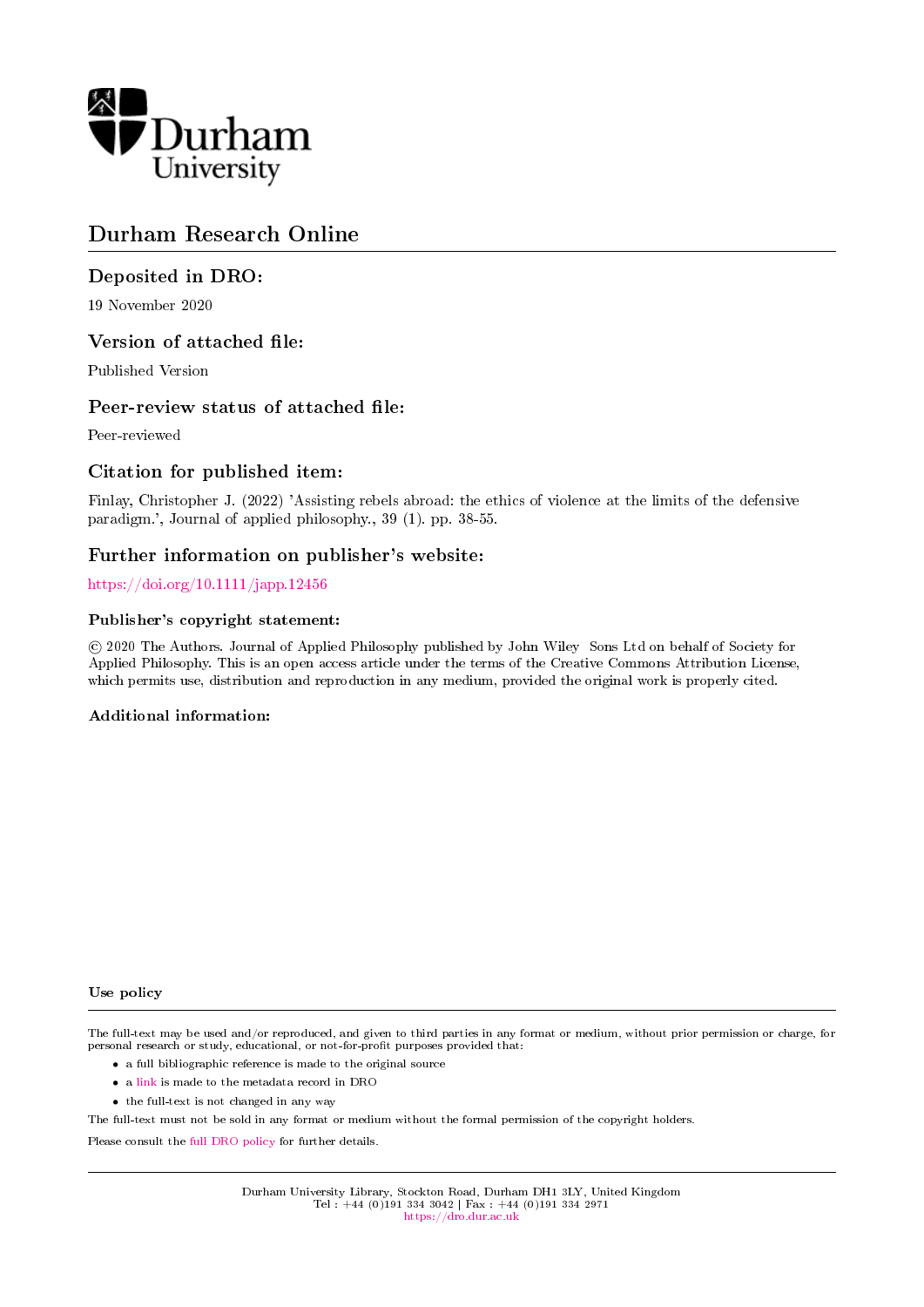

Journal of Applied Philosophy doi: 10.1111/japp.12456

## Assisting Rebels Abroad: The Ethics of Violence at the Limits of the Defensive Paradigm

## CHRISTOPHER J. FINLAY

ABSTRACT In this article, I analyse the theory and practice of interventions in foreign civil wars to assist rebels fighting against violently oppressive government. I argue that the indirect nature of this kind of intervention gives rise to political complications that are either absent from or less obvious in humanitarian interventions aimed chiefly at defending human rights from imminent threats. An adequate theory must therefore accommodate three additional components. First, it requires a theory of indirect warfare accounting for how the ends of the interveners' added violence relate to those of the rebels' violence. Second, it requires a theory of indirect political leadership, paying careful attention both to the political status of the rebel leaders vis-à-vis the people on whose behalf they fight and to the relationship between those leaders and the interveners. Third, the peculiarities of indirect military intervention mean that the violence it introduces isn't easily explained purely in terms of defensive goals. An adequate account needs additionally to pay attention to the role of violence in shaping new political movements and institutions. The value of such goals is less easily quantified than those of humanitarian intervention, making it harder to set upper limits on permissible 'proportionate' harm.

The question of whether foreign states might permissibly assist rebels has been widely debated for at least three centuries. The most influential account is Mill's 'A Few Words on Non-Intervention' (1859), which argued against assisting purely domestic rebellions.<sup>1</sup> But the issue had been treated before. Vattel's Law of Nations (1758) argued that 'every foreign power has a right to succour an oppressed people who implore their assistance'. In fully fledged civil wars, 'foreign powers may assist that party which appears to them to have justice on its side<sup>2</sup>.<sup>2</sup> The question arose again for western powers after the French Revolution.<sup>3</sup> During the twentieth century, Russian Red Army leaders debated how best to support revolutions abroad in what Lenin regarded as a global civil war against supporters of the anticommunist White Army.<sup>4</sup> And Cold-War western interference abroad prompted Michael Walzer's return to Mill in response to US involvement in Vietnam's civil war.<sup>5</sup> The Syrian conflict recently revived the question, particularly among liberal-democratic philosophers.<sup>6</sup>

By contrast with overthrowing a government by *direct* military intervention (henceforth, 'reform intervention,' e.g. in Iraq, 2003) and, indeed, with humanitarian interventions against genocide or crimes against humanity, assisting rebels is a form of indirect military intervention. My overarching claim is that its *indirect* nature gives rise to political complications that are either absent from or less obvious in cases of direct intervention. Rather than pursuing ends chiefly by the intervener's own action, indirect

© 2020 The Authors. *Journal of Applied Philosophy* published by John Wiley & Sons Ltd on behalf of Society for Applied Philosophy, John Wiley & Sons Ltd, 9600 Garsington Road, Oxford, OX4 2DQ, UK and 350 Main Street, Malden, MA 02148, USA. This is an open access article under the terms of the [Creative Commons Attribution](http://creativecommons.org/licenses/by/4.0/) License, which permits use, distribution and reproduction in any medium, provided the original work is properly cited.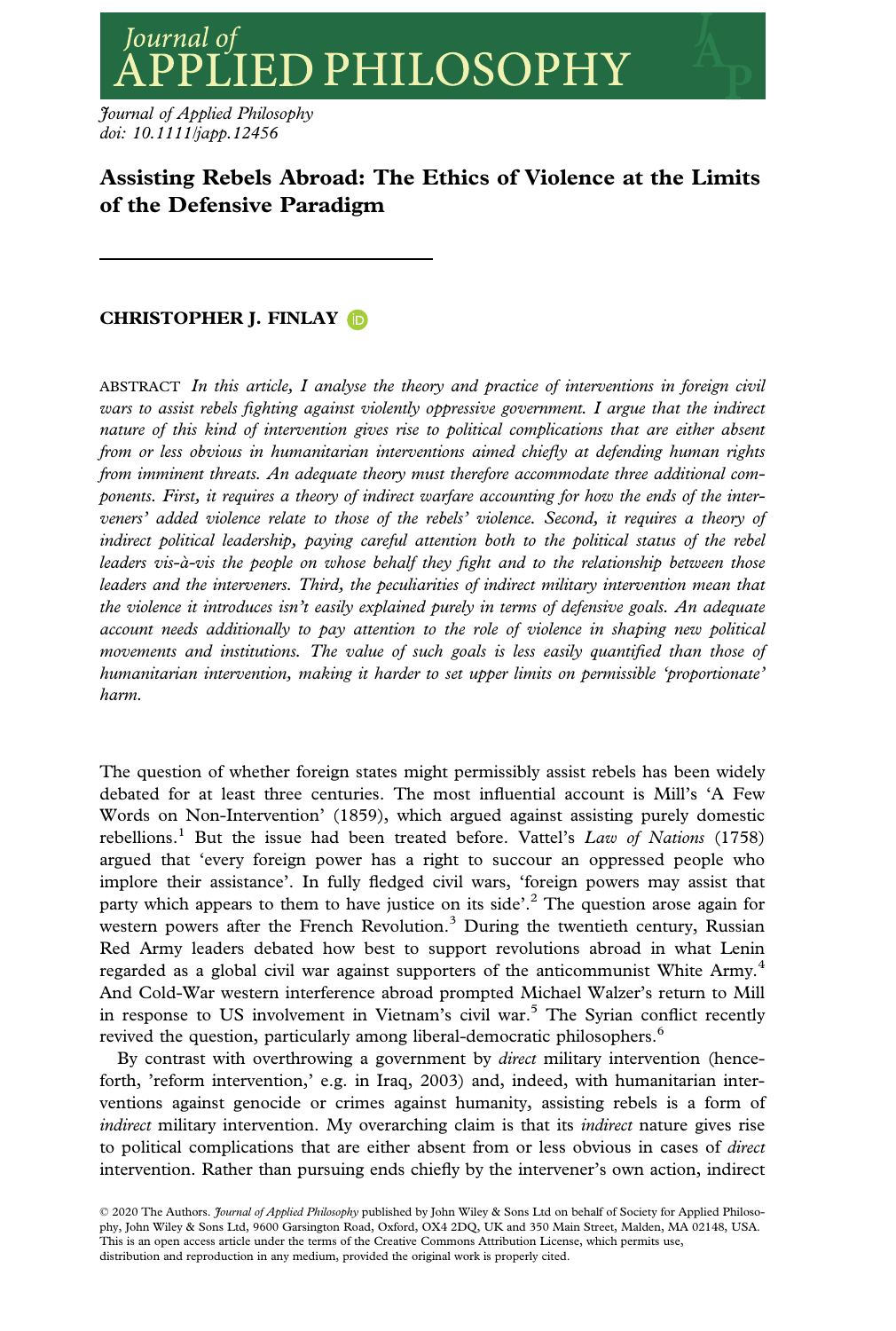interveners bring about change by acting on and through other political agents, the rebels. Indirect intervention therefore requires careful attention to the ethical complications arising from questions of legitimate political leadership. Secondly, both reform and humanitarian interventions employ violence chiefly to eliminate or deter threats, thus opening safe spaces within which the positive tasks of political reconstruction can be pursued nonviolently. By contrast, I argue that indirect military intervention, properly understood, gives violence a more creative role in generating and shaping political possibilities. The multiple functions that violence serves in indirect military intervention put a strain on an ethical theory modelled on actions that are defensive in a more restrictive sense.

I begin in the next section (Part 2) by questioning the 'parallelism' of recent philosophical treatments of intervention and rebellion and propose a different starting point for analysis. I then identify three distinctive components that a theory of indirect military intervention needs. First (Part 3), it must address how the ends of the interveners' added violence relate to those of rebel violence. Second (Part 4), a theory of indirect political agency pays careful attention to the relationships of rebel leaders to the rebel people and of the interveners to the rebel leaders. Both of these issues complicate the theory by comparison with theories of both humanitarian intervention and revolution. Third (Part 5), I argue that the peculiarities of indirect military intervention mean that the violence it introduces isn't easily explained purely in defensive terms. Moreover, the value of its goals – like those of revolution – is less easily quantified than those of humanitarian intervention. It is therefore harder to set clear upper limits on permissible collateral harm with reference to proportionality in cases of indirect military intervention compared with humanitarian intervention.

Before I begin, some stipulations and clarifications: First, the word 'rebels' refers here to armed, nonstate actors aiming at revolutionary change with potential to secure self-determination through a human-rights-respecting democracy ('democracy,' for short). Second, I presume that this purpose can sometimes justify armed rebellion.<sup>7</sup> Third, my claims concern any attempts to assist rebels militarily, including active participation (e.g. air support); supplying military experts; and training, arming, and funding rebels.<sup>8</sup> While each raises distinctive issues, all share enough features to require a unified theoretical framework. Once we have one, then we might give the differences more fine-grained attention (a problem for another day).

## Humanitarian Intervention and Rebellion: From Parallelism to Complementarity

According to the 'prevailing' liberal view, Ned Dobos writes, the set of cases where a state's domestic actions justify armed, international intervention and that in which its own citizens can justify rebellion may overlap extensively but are not quite the same: 'armed intervention is not always justified even where rebellion with similar aims, employing similar means, is acknowledged to be a legitimate option for the victims of tyranny'.<sup>9</sup> Defenders of this asymmetry variously cite differences in how ad bellum proportionality applies to each, different thresholds of oppression justifying each, and in the compatibility of each with self-determination. Yet advocates of both asymmetry and symmetry share an assumption, which is that humanitarian intervention and rebellion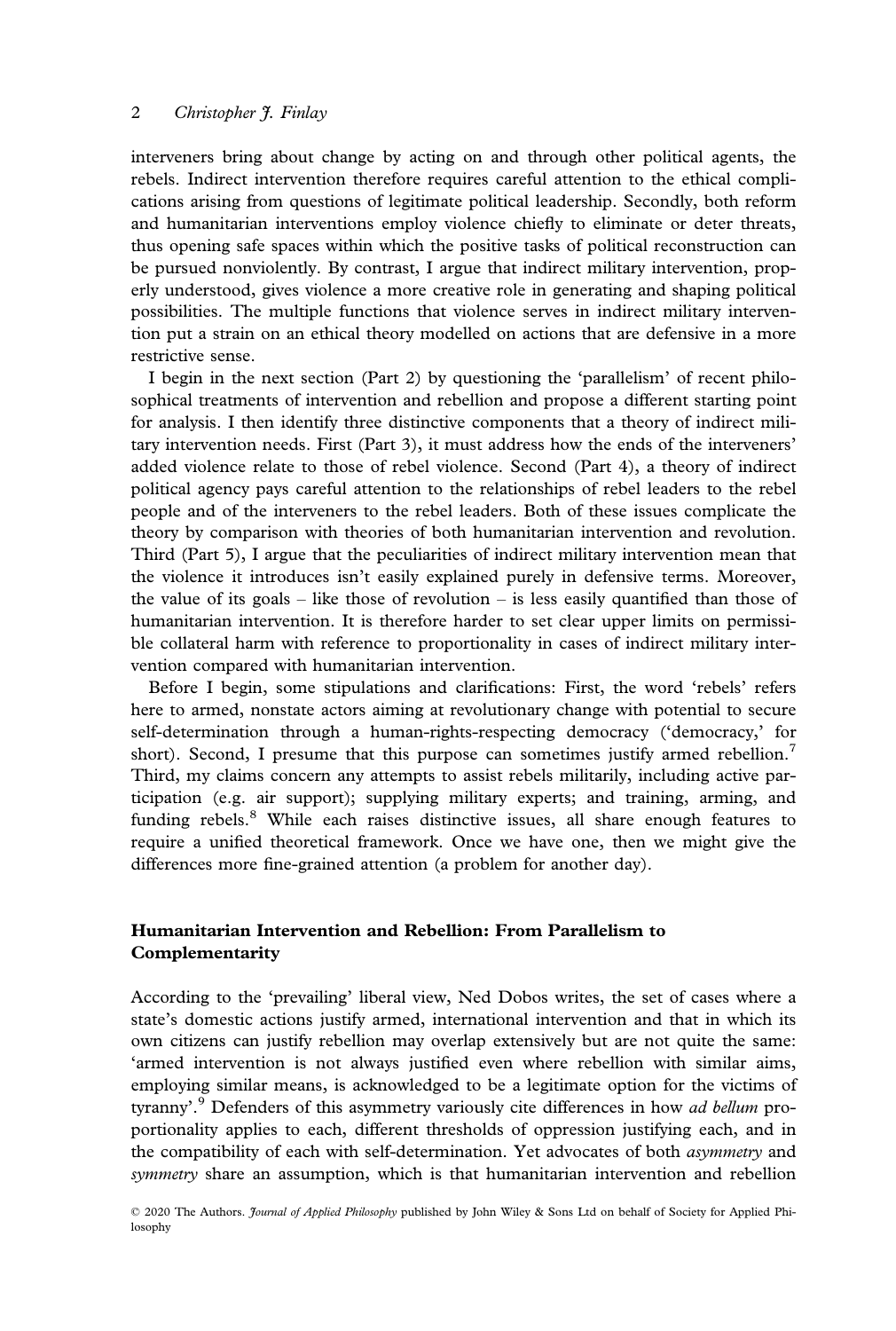against oppressive governments are ethically parallel. That is, both are means of securing the same ends, and there is therefore a range of cases in which either might be chosen, depending on which seems best suited to a case's specifics.<sup>10</sup> Dobos, again, writes:

Both radical rebellion and humanitarian intervention aim to defend citizens against tyranny and human rights abuses at the hands of their government. The only difference is that rebellion is waged by the oppressed subjects themselves, while humanitarian intervention is carried out by foreigners on their behalf.<sup>11</sup>

Asymmetry and symmetry advocates differ about whether there is a set of cases in which only one sort of action is permissible. But both presume that in other cases, the same oppression might justify *either* rebellion or humanitarian intervention.

Thinking about intervention and rebellion in this way gives rise to some problems. On that view, two different entities – a domestic rebel leadership and a foreign intervener – can, in principle, have the same *jus belli* at the same time, at least *prima facie*. Motivated by the same objective, their ultimate ends won't conflict. But, given that they are likely to adopt different means and perhaps different strategic objectives, there is a possibility of military – and political – confliction. If they had parallel *prima facie* justifications, one way to resolve their different claims would be by appealing more general principles of jus ad bellum rather than to a theory designed to make sense of problems specific to interventions. So, for instance, even if each, considered independently, could satisfy proportionality and had a reasonable prospect of success, 'necessity' might help decide: if rebellion had the same prospect of success as intervention, but would secure it at a higher price, then necessity would dictate favouring intervention instead. Or if the ratio between expected morally relevant costs and benefits was equal between them, one might be chosen over the other due to a better chance (or expected degree) of success, albeit at a higher (but still morally acceptable) price in relevant collateral costs. Sometimes cooperation might satisfy best the conditions of *jus* ad bellum. Or, if all else is equal between alternatives, one might harmonize better with another principle, such as autonomy or fair distribution of costs. But, whichever is chosen, deciding by applying ad bellum criteria case-by-case implies that whether or not a political or military relationship occurs between external and internal actors (and what form it might take) is theoretically and normatively secondary.

I think this underestimates the question's importance. Its significance is thrown into sharper relief if we start from the thought that, instead of presenting parallel alternatives, intervention and rebellion are likely in many cases to be complementary. Let's assume, first, that the core set of rights that might legitimately motivate either intervention or rebellion are those contributing, as the Declaration of the Rights of Man and Citizen (1789) puts it, to a more general 'right of resistance against oppression'. As formulated, this is not the same as a 'right to resist': instead, it captures the idea that people have a right to be protected from oppression and suggests that there may be agents who have placed themselves under a duty so to protect them. I presume, secondly, that the first-best possibility in the current international order is that this duty is discharged by peoples' own governments. Governments may be regarded as being under a *perfect* duty to protect (at the very least) their own citizens. They frequently fail to do so, either by failing to resist other oppressors or by themselves actively oppressing. In such cases, the responsibility for discharging this duty might devolve to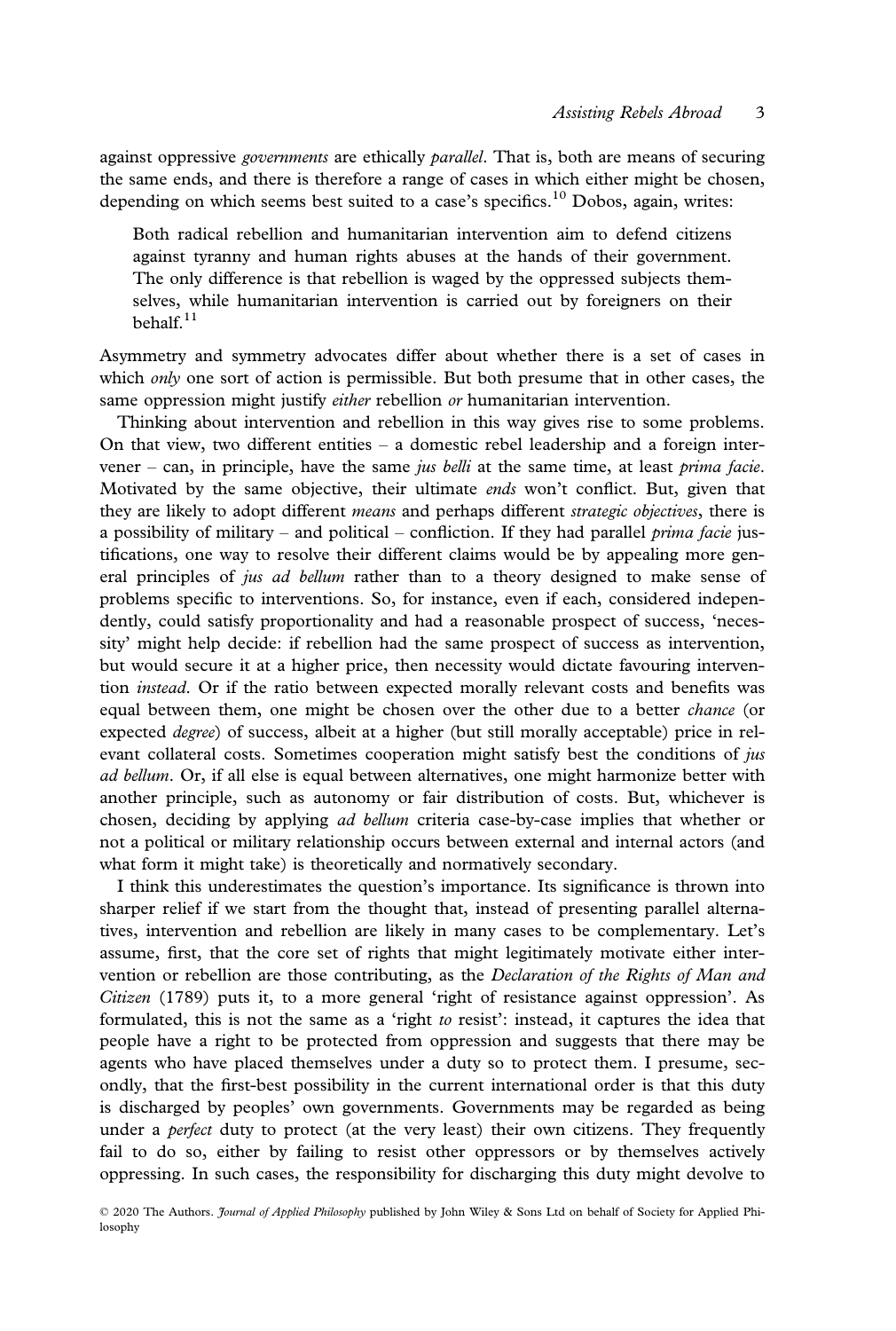or be taken up by another entity. For reasons I will discuss more fully in the third and fourth sections, it is better, *ceteris paribus*, that people secure their rights in a self-determining way: it respects better the value of autonomy and is more likely to achieve deep political change with stable outcomes. That being the case, where no viable peaceful, constitutional route to change exists, then the second-best possibility is for competent domestic leaders to challenge the rights-violating government through legitimate rebellion. It is therefore only if domestic initiative fails (or fails to materialize) that the third best alternative is justifiable: to seek the assistance of foreign actors in resisting oppression by means of intervention.<sup>12</sup> On this view, cases like the Rwandan or Darfur or Bosnian genocides fall into the third category: domestic government failed to resist the violence or perpetrated it, and no other suitable domestic actor was available to defeat it. Therefore, the right of resistance against oppression could arguably be claimed against international actors.

On this complementarity view, then, intervention and rebellion are not parallel possibilities, arising simultaneously as rival options in a range of similar cases. Instead, they complement each other, the less ideal alternative arising only where the more ideal fails. Indirect military intervention arises as a means of addressing one particular type of failure, when a domestic rebellion seeks to defeat oppression but needs outside assistance.<sup>13</sup> On this view, a justification for indirect military intervention occurs as a function of (*prima facie*) justified domestic rebellion. It is not first and foremost a function of an international right (or duty) to intervene or an extension of a prior duty of humanitarian intervention.

On the view I propose, then, the right to engage in intervention therefore cannot be parallel to (nor can it be independent of) the right of rebellion because it is a condition of someone's having a right to intervene that domestic rebellion has either failed already or is expected to fail. Intervention's permissibility thus turns on justifications for rebellion in a way that's quite different from what other scholars have supposed.

#### Dilemmas of Indirect Agency I: Military Engineering versus Victory

Michael Walzer's noninterventionism rejects parallelism and the idea of symmetry in particular. Drawing on Mill, he places a value on domestic self-determination that defeats liberal arguments for intervening in most cases. Secessionists might request assistance on the basis that they represented a distinct people whose self-determination was stymied within a larger state. And 'crimes that shock the conscience of mankind' might trigger a duty of rescue by demonstrating that there was no natural, self-determined 'fit' between government and governed. Otherwise, the only residual exception is where counterintervention prevents a wrongful intervention by another state from distorting self-determination.<sup>14</sup>

Many liberal theorists reject Walzer's emphasis on the value of self-determination.<sup>15</sup> But I think he and Mill nevertheless understood something important about any intervention aiming at political reform. This has less to do with self-determination as a moral value and more to do with its importance as a *de facto* political dimension of those cases in which indirect military intervention seems most promising. Properly appraising its significance (first two subsections of Part 3) brings to light a dilemma (Subsection 3) for the theory and practice of indirect military intervention between (a)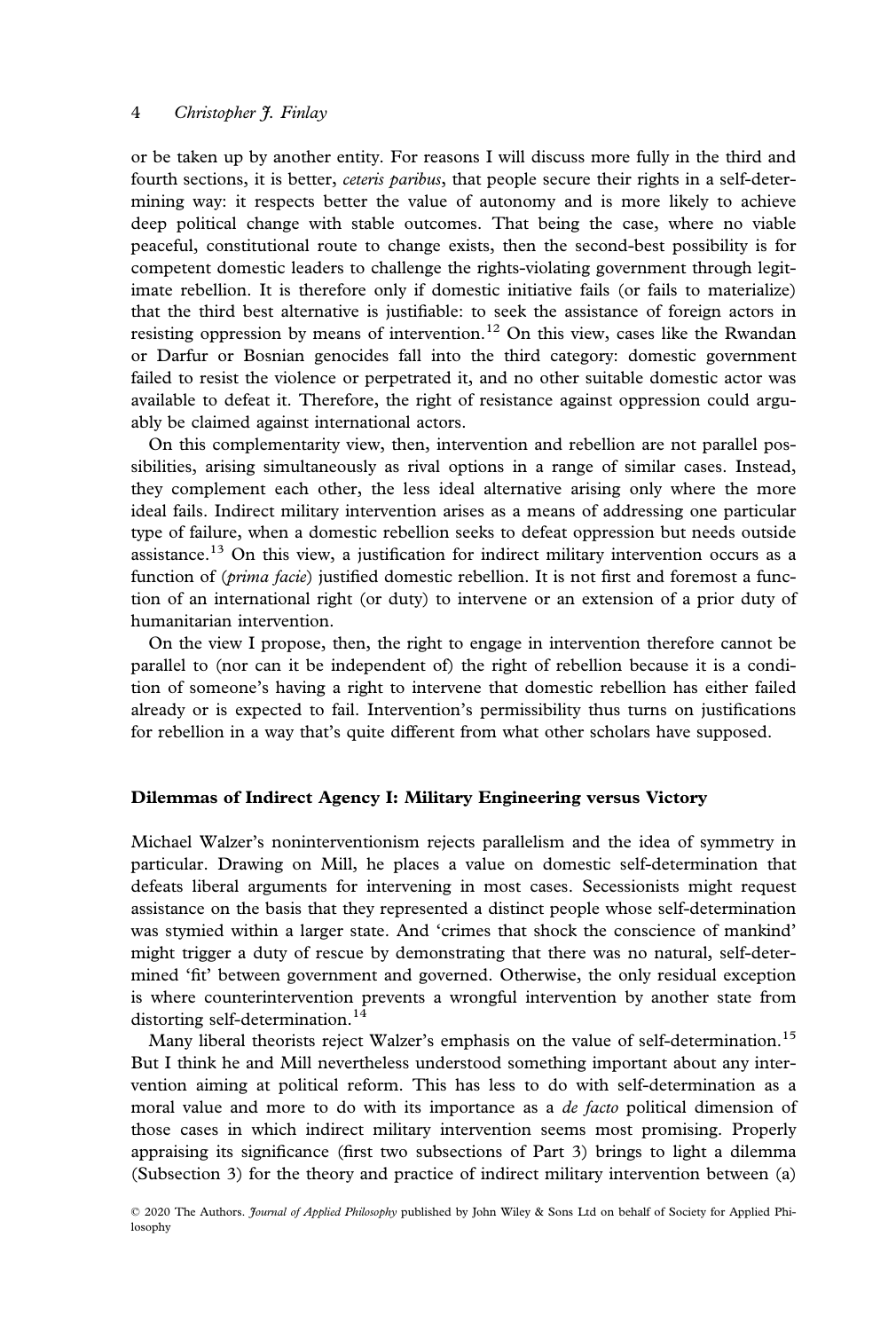embracing the rebels' political goals and aiming strategically at military victory and (b) keeping the rebels' goals at arm's length while concentrating strategically on engineering the balance of forces within the state in order to facilitate political transition.

#### Mill and Walzer on Nonintervention

Mill's and Walzer's noninterventionism addresses two ways of altering the political institutions of another state: reform intervention simpliciter, which occurs without prior initiation of rebellion within the target state, and indirect military intervention. But, as Mill puts it, '[o]f these cases, that of a people in arms for liberty is the only one of any nicety, or which theoretically at least, is likely to present conflicting moral considerations'.<sup>16</sup> Intuitively, such cases might seem to require that capable democratic states offer military assistance to the oppressed. But both Mill and Walzer resist that conclusion. Their common ground is in emphasizing the importance of political self-determination to defining what is permissible. Both maintain that it points towards a general principle of nonintervention in international affairs, albeit with some important exceptions. But their arguments differ in emphasis.

In *Just and Unjust Wars*, Walzer characterizes self-determination as a value that grounds a moral claim right against interference by political outsiders: 'Self-determination [...] is the right of a people "to become free by their own efforts" if they can'.<sup>17</sup> It is connected, Walzer implies, to the 'right' that 'the citizens of a sovereign state have [...] to suffer only at one another's hands' when seeking to 'shape the domestic arrangements or alter the conditions of life' in their country.<sup>18</sup> In a later restatement, Walzer expanded on the normative status of self-determination. Judged from the perspective of the international community, he maintains, the legitimacy of states is 'pluralist in character' and reflects 'our recognition of diversity and our respect for communal integrity and for different patterns of cultural and political development'.<sup>19</sup> The value of self-determination 'derives its moral and political force from the rights of contemporary men and women to live as members of a historic community and to express their inherited culture through political forms worked out by themselves'.<sup>20</sup>

To open up space within which to revisit the question of indirect military intervention, I want to contrast Walzer's treatment of self-determination with two others. First, what we might call *democratic* self-determination is a strongly normative ideal that is realized where all competent members of a unified political community engage in an undistorted, egalitarian process of collective self-determination. Like Walzer's, this ideal is grounded in the individual's right to autonomy, embracing both narrowly individual pursuits and choices arising from and affecting groups that individuals might (choose to) belong to. But, as such, self-determination really only occurs under certain conditions. Allen Buchanan, for instance, maintains that self-determination implies 'group agency' which requires 'a structure or process that coordinates the actions of the individual members in such a way as to justify the claim that there is a collective agent'.<sup>21</sup> Where one part of a people systematically dictates to another without consultation, then agency in this normative sense simply isn't attributable to the group as a whole. The category of societies that genuinely experience *democratic* self-determination therefore excludes authoritarian states, the very cases in relation to which the question of indirect military intervention arises. By contrast, Walzer thinks that even under authoritarian conditions a *de facto* process of self-determination might yet occur,

<sup>© 2020</sup> The Authors. Journal of Applied Philosophy published by John Wiley & Sons Ltd on behalf of Society for Applied Philosophy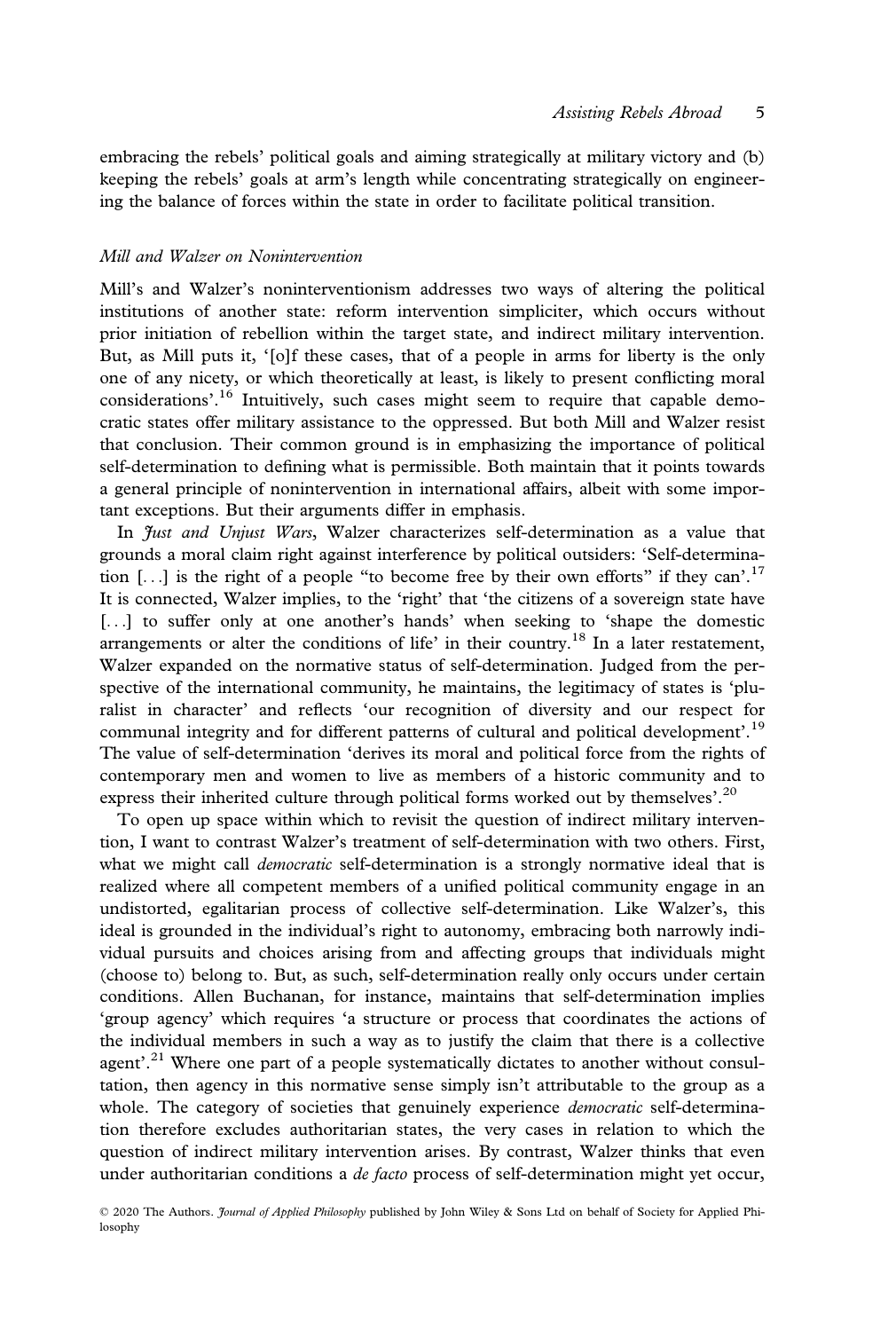yielding outcomes that are intrinsically valuable even though they fall far short of the ideal of democratic self-determination: *authoritarian* self-determination 'has value even if it is not always pretty, and even if its outcome does not conform to philosophical standards of political and social justice'.<sup>22</sup>

Walzer's ideal falls somewhere between *democratic* self-determination and the political idea at the heart of Mill's relatively pragmatic and normatively parsimonious account. In 'Nonintervention,' Mill presents self-determination chiefly as a political constraint that it would be morally wrong to neglect rather than as a moral right that must be honoured or a moral value to be protected. He doesn't use the term 'self-determination' in the text let alone define it as a right, but he does highlight the way a community may negotiate its political commitments endogenously rather than having them imposed from outside. The normative significance of self-determination in this sense arises from empirical assumptions about its importance for founding free government.

Mill thinks self-determination important for two reasons. First, where it is permitted to occur, it can tell parties outside the state something about the moral and political condition of the people inside. If a people successfully replaces domestic tyranny with stable democracy, for instance, then outsiders know it has cultivated conditions suitable for 'free government'. But if it remains subject to authoritarian rule, then outsiders cannot be sure about its readiness for change. And they should be fairly adamant about this: absent successful revolution, outsiders know that they don't know. Second, Mill thought that domestic, self-determining struggle was necessary not only instrumentally to defeat tyrants but also as a 'school' through which to learn democratic virtues and values.<sup>23</sup> Only by completing the struggle, Mill thought, do the political community and its members undergo the deep changes necessary to support a new constitutional order. True and lasting freedom depends on a resulting 'balance of forces' that outside interference can only 'disturb'. This idea of balance informs Mill's account of both the conditions for 'the permanent maintenance of freedom' and the struggle through which people may 'contend successfully' for it.<sup>24</sup> So, if the country lacks a balance suitable to 'free institutions,' then only by internal struggle between its opposing elements can it achieve one.<sup>25</sup>

Recent empirical work on campaigns for democracy bears out Mill's assumptions about both the transformative effects of engaging in struggle and their importance for successful postconflict democratic institutions. In their influential analysis of nonviolent resistance, Erica Chenoweth and Maria Stephan argue that the success of both campaigns for democracy and their results is a function of the nature of the political struggle itself. Crucially, a movement's success in achieving mass participation and support is vital to its ability to sustain the struggle and disrupt the opposing regime and to building support for new institutions that will last beyond the conflict. This is partly a matter of mobilizing more and more opponents of the regime and creating 'loyalty shifts' that undermine its power base and convert more people to democracy. Like Mill, Chenoweth and Stephan therefore think that external interventions are 'never substitutes' for internal struggle.<sup>26</sup> In a similar vein, Ali Kadivar argues that 'the duration of unarmed mobilization during democratic transitions predicts the success of democratic consolidation'. The longer the struggle, the stronger and more stable is the resulting democracy.<sup>27</sup> Studies of *violent* movements support similar conclusions. Although recent comparative research presents a bleak picture so far as the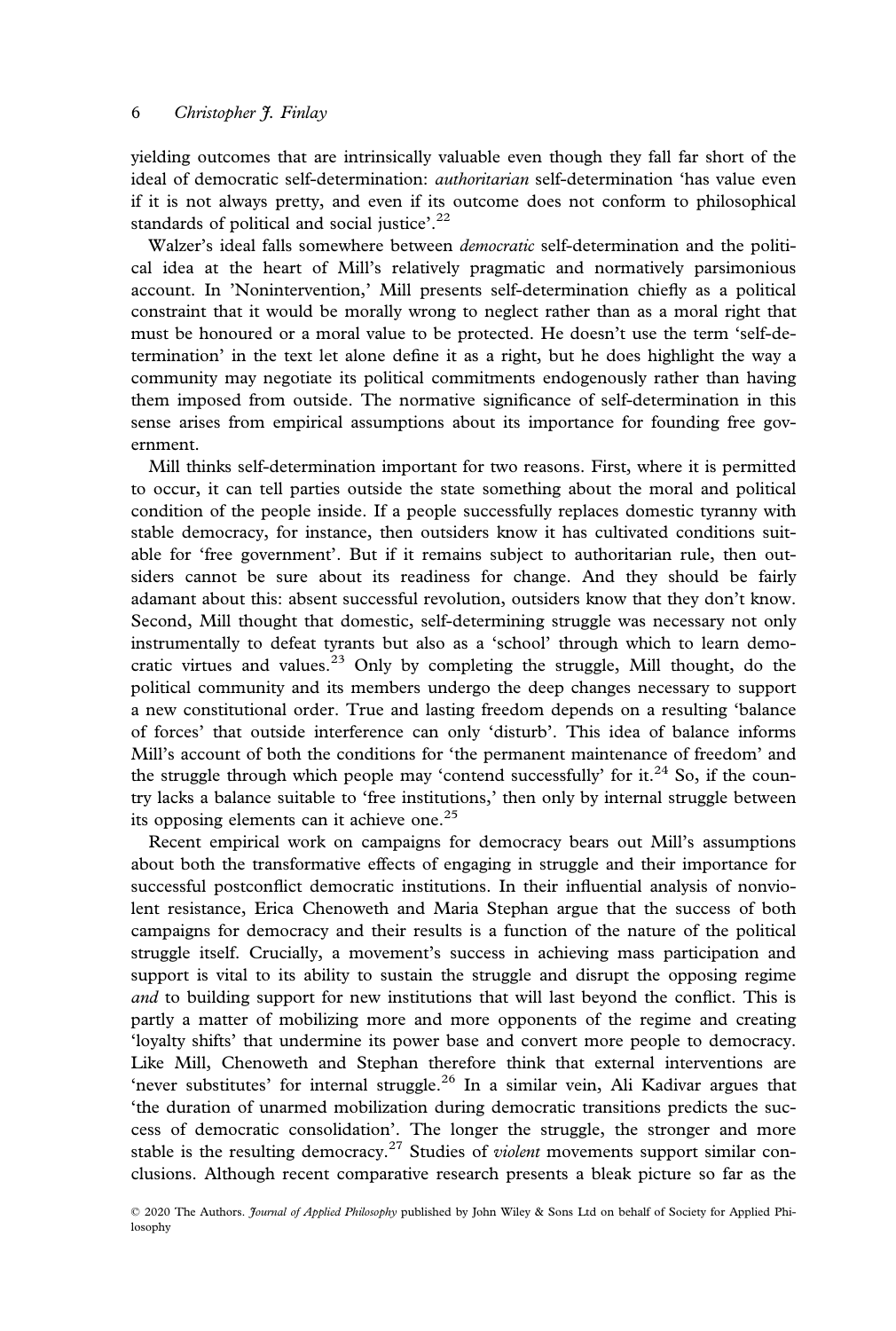correlation between civil wars in general and the emergence of democracy is concerned, work on insurgencies that aim specifically at that outcome is more optimistic. Elizabeth Jean Wood, for instance, argues that, although nonviolent mass action may be a more promising route more generally to positive political change, 'in oligarchic societies, sustained insurgency [...] may lead to democratic rule<sup>228</sup> Moreover, recent empirical work, including Wood's, suggests that various outcomes tending to deepen, support, and enrich democracy are correlated with involvement in struggle, including 'more egalitarian gender roles, a more equitable distribution of property rights, an empowered civil society, and unprecedented political participation'. Even the experience of violence itself during insurgency can sometimes have 'pro-social' effects that benefit democratic prospects after civil war.<sup>29</sup>

None of these observations recommend violent insurgency over nonviolent forms of action. All else being equal, nonviolence offers better prospects when opportunities exist to pursue it, both for the struggle itself and for the longevity of democratic outcomes.<sup>30</sup> But, while armed struggle may be less auspicious, it too sometimes succeeds.<sup>31</sup> And, of course, the choice isn't always entirely in the hands of rebels; violence is often the government's initiative.<sup>32</sup> Where violence succeeds, it is when, alongside armed struggle, the opposition has the time and means of bringing about political transformation – through 'diverse, mass mobilization' and by instigating 'loyalty shifts within the ruling [regime's] economic and military elites' which build the 'mass support sufficient to bring about revolutionary change'.<sup>33</sup>

Where armed rebellion breaks out during prodemocracy struggles, then, there are reasons to favour Mill's assumptions. Without a further modification to his theory that I propose in the next section, both militate in favour of leaving rebels to themselves, the second one above all. Let's call that process whereby a people decides its own political institutions without interference concrete self-determination. It might be doubted that self-determination in Walzer's (and Mill's) normatively undemanding sense has enough intrinsic moral value to outweigh the value of rescuing individuals from basic rights violations. But Mill's idea that concrete self-determination is an important part of the problem that indirect intervention faces is independent of this claim, and I think it should be taken seriously. What it posits is twofold: on the one hand, concrete self-determination is an empirical constraint that limits the scope for international action; but on the other, by the same reasoning its importance in shaping political outcomes means that promoting it must also be a normatively important part of the political aim of both rebellion and, if it can be justified, intervention.

I'll set aside democratic self-determination because it elides the distinction that Mill asks us to make. 'Self-determination' will henceforth refer to Mill's concern unless otherwise stated.

### Internal Counterintervention

Mill's emphasis on concrete self-determination is important, but his focus on how external actors can vitiate it distracts from something else: this is the distorting effect of high concentrations of armed capability wielded by particular domestic actors. Mill's account can be made to yield a plausible case for indirect military intervention if we introduce a further premise – that coercive means are artificial factors that can balk and distort self-determination, regardless of whether they originate domestically or

<sup>© 2020</sup> The Authors. *Journal of Applied Philosophy* published by John Wiley & Sons Ltd on behalf of Society for Applied Philosophy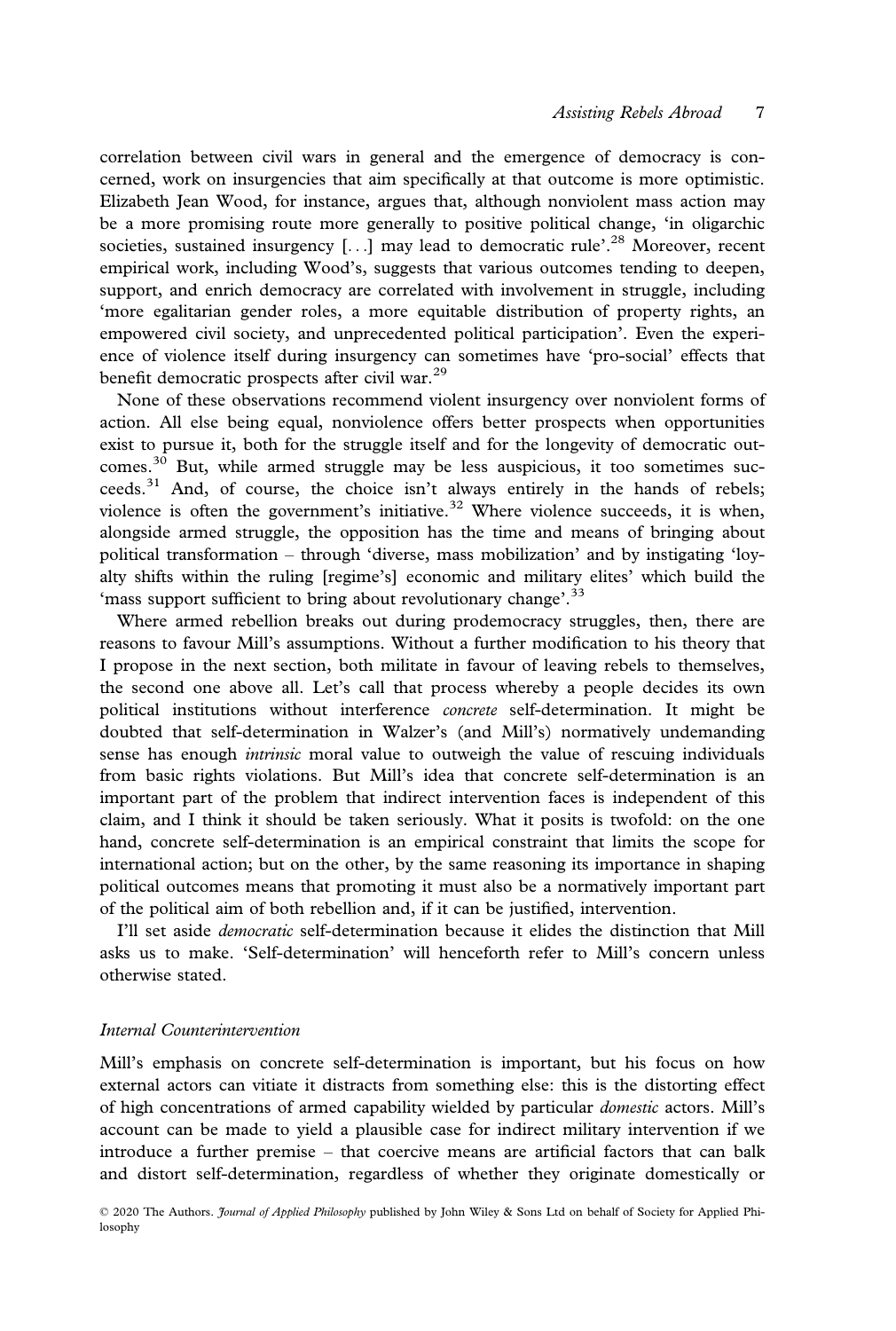abroad. The resulting dichotomy between 'artificial' and, as it were, 'natural' factors isn't meant to imply any sort of underlying natural law teleology. It indicates ways in which military force can exert influence in shaping political change that is disproportionate to the number of people who wield it. Absent its role in multiplying their salience, what remains is a process of political struggle which is natural at least insofar as that source of distortion has been negated.

Let's review how this might work by distinguishing two sources of a regime's power. The first may be called 'sociological' legitimacy.<sup>34</sup> Taken in a broad sense, this encompasses both the rational endorsement of the government's rule by those with objective reasons to support it – its beneficiaries – and the acquiescence of those who uphold it even though it doesn't serve their interests. The latter may uphold a government simply by not resisting or even by actively supporting it. Either might be due to a prevalent belief in the moral legitimacy of the government, or to fear, a lack of organization, or adapted preferences. Together, these factors shape the layer of personal qualities and values whose orientation, rootedness, and distribution are Mill's concern in 'Non-Intervention.' The second source of power is an ability to coerce citizens by drawing on a (near) monopoly on the (best) means of violence. If the government has the preponderance of arms (considering quantity, technological quality, and trained personnel to use them), it may be able to shore up a shortfall in support by threatening would-be dissenters. This might also account for habits of acquiescence and adapted preferences, if large-scale force has been used to imprint the population with a collective memory of the dire consequences of resistance.<sup>35</sup>

Hannah Arendt's analysis of revolution relies on an account of political power along these lines. 'Power' in the true sense of the word comes from below, she argues, ideally constituted by people coming together and freely coordinating their actions. In this way, they can 'empower' a democratic government. But even autocrats rely on some degree of power in this sense, albeit in an impoverished form. Theirs generally combines the active support of a smaller subset of the population, including the armed forces, and the passive acquiescence of most of the remainder. Ruling purely by coercion is impossible since autocrats need part of the population to support them in applying whatever force is required in order to control the rest. They enjoy greater security when they can rely on demoralization or habit to ensure that most people just go along with their rule.<sup>36</sup> One way, then, that revolution can occur is when mass protest demonstrates a declining willingness to obey, which threatens a catastrophic encroachment on the regime's power base and which might eventually force it to choose: either capitulate or commit to the difficult labour of sustained mass coercion.<sup>37</sup> Given the nature of modern armed forces and technology, the extent to which the state's armed forces can intensify its coercive power – what R.B. Gregg calls 'power over' – will frequently be sufficient to destroy the 'power with' of popular opposition: 'In a head-on clash between violence and power,' Arendt writes, 'the outcome is hardly in doubt.'38

On Arendt's view, then, the logic of violence in an armed confrontation is at odds with the logic of political self-determination as Mill conceives it. The greater the asymmetry of arms between opponents, the more likely it is that coercion rather than popular power and political engagements between opponents will determine outcomes and, hence, the more self-determination will be distorted.<sup>39</sup> The success of popularly selfdetermining political revolution relies on convincing enough people to defect to the

<sup>© 2020</sup> The Authors. *Journal of Applied Philosophy* published by John Wiley & Sons Ltd on behalf of Society for Applied Philosophy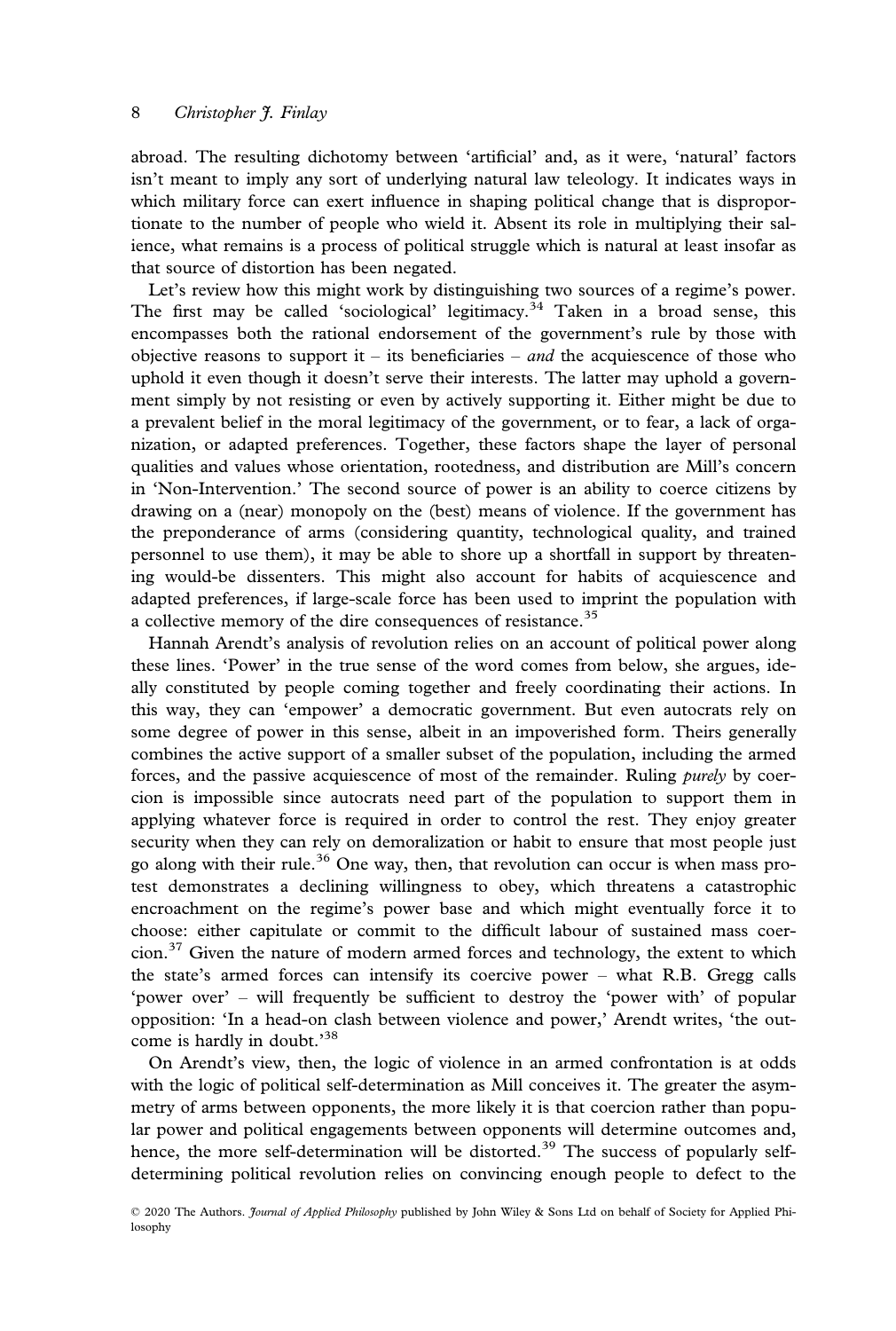opposition, withdrawing their acquiescence with the incumbent powers.<sup>40</sup> But even if opponents of government predominated across the state, it is no guarantee that revolution can succeed. As Stathis Kalyvas writes, 'it is not necessarily the case that political majorities enjoy a military advantage over minorities; in fact, the opposite may be true'.<sup>41</sup> So even without foreign interference, the progress and outcome of domestic conflict (the balances emphasized by Mill) are shaped by influences acting contrary to the logic of political self-determination. This points to a plausible objective for indirect military interveners, similar to that of counterintervention in Mill's and Walzer's analyses: intervention should compensate for the artificial effects of a distribution of violent means favouring the regime.<sup>42</sup>

Let's call the theory that this sort of domestic counterintervention is legitimately a neo-Millian account. While Arendt commented extensively on revolution, she didn't offer an account of legitimate intervention. But there is another historical theory of foreign intervention in revolutionary wars that helps fill out the neo-Millian account. Mikhail Tukhachevsky's article, 'Revolution from Without', contributed to Bolshevik debates during the Russian Civil War about supporting popular communist revolution abroad. It shares with Mill's and Walzer's analyses (and, indeed, Chenoweth and Stephan's) a belief that revolution must essentially be the work of domestic political forces and cannot be imposed externally. What it adds is twofold: first, Tukhachevsky's recognition that government arms are likely to crush incipient but politically promising revolts; and second, his appreciation of the role of military success in shaping the war's political outcomes.

'In general,' Tukhachevsky writes, 'the conduct of socialist war must be an extension of the revolutionary work of the communists of the other State, if the sum of conditions there prevents the development of revolution without assistance.' Mirroring Mill's worry, he writes that, '[t]o impose a socialist revolution by force is impossible. [It] can only be the handing over of armed force to a revolutionary working class which is unable to get the better of the army and police of its own bourgeoisie'.<sup>43</sup> But Tukhachevsky nevertheless offers an account of legitimate foreign intervention drawing on a Leninist theory that the state simply  $is$  a concentration of coercive power. Its essential components are the 'special bodies of armed men' employed to maintain a system of domination enabling a small minority to exploit an expanding and increasingly impoverished majority. On Lenin's account, asymmetry in the ownership of productive means necessitates a radical asymmetry in the ownership of destructive means.<sup>44</sup> Consequently, if revolutionary insurrection breaks out, Tukhachevsky writes:

One side – the bourgeoisie – possesses a regular, well-trained and wellequipped army, whose commanding officers are firmly attached to the bourgeois class and, like it, accustomed to hate any proletarian movement wholeheartedly. On the other side, a workers' army just coming into existence, an army which has to be created from nothing, having neither officers, arms nor equipment.

Provided the state doesn't hesitate in using violence, the asymmetry can be decisive. Then revolution can succeed only if benevolent outside forces support the insurgents' fight long enough for the balance to shift in their favour.<sup>45</sup>

What this adds to a neo-Millian account is a suggestion about how a contribution of military force by an international actor can facilitate struggle without vitiating its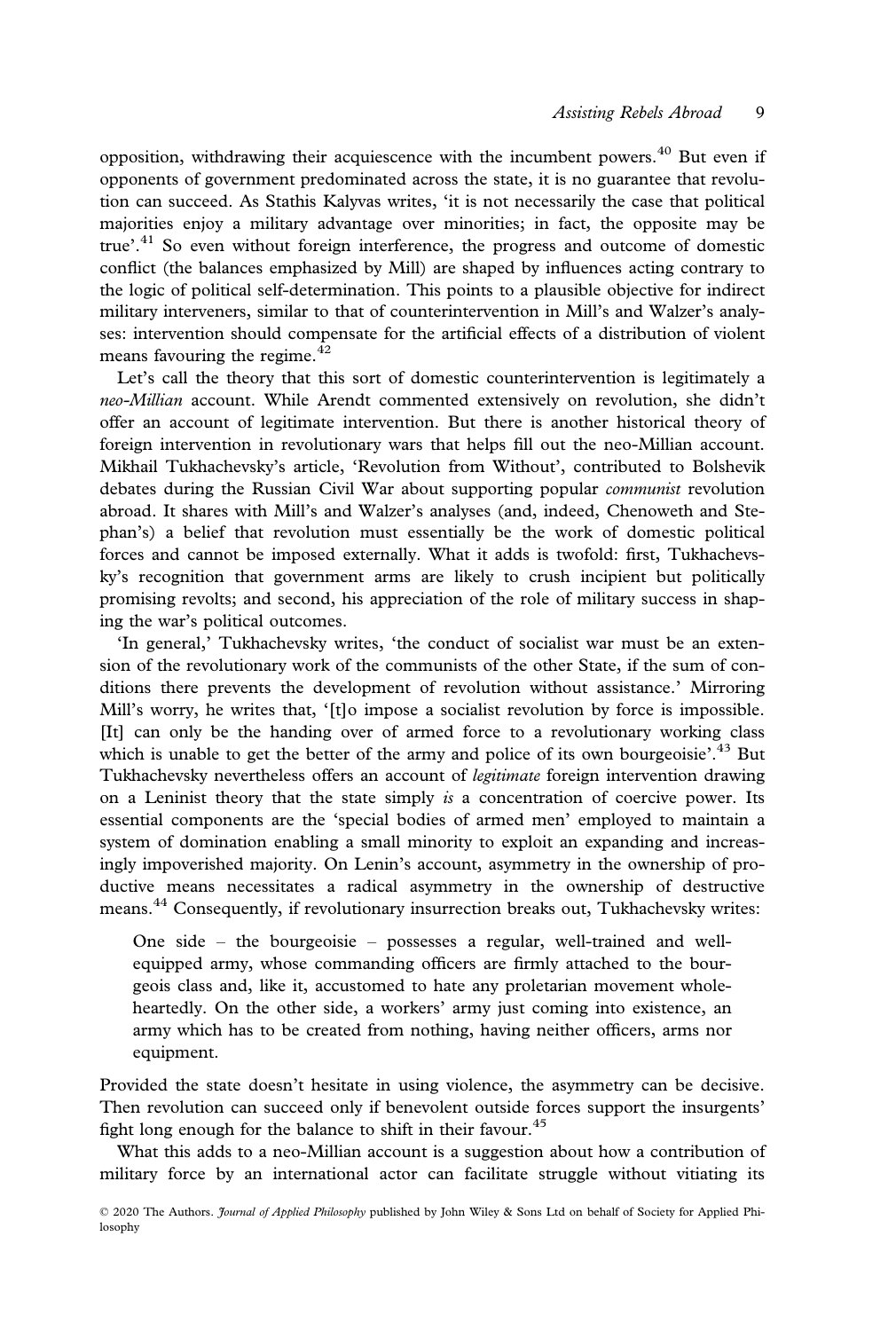integrity as a process of concrete political self-determination. First and foremost, the purpose of intervening is to prevent overwhelming domestic military superiority from crushing it. But doing so has a second beneficial effect. By delaying the state's repressive forces directly, intervention facilitates indirectly an emerging domestic preponderance of *political* forces favourable to revolution that can, in turn, promote a parallel shift in the balance of *military* force. Like recent work on the theory of nonviolent mass opposition, Tukhachevsky's focus is on the importance of shifting political allegiances, particularly those of soldiers.<sup>46</sup> Whereas counterrevolutionary officers are dependable, the poorer, ordinary soldiers are prone to defect. So if Soviet intervention deflects the initial bourgeois repression, the ensuing flow of defectors eventually tilts the balance of violence over to the revolution, aligning it with the distribution of political will across the country while further expanding the revolutionary political base. So if the bourgeoisie fails to prevent civil war from unfolding, 'little by little all the advantages will swing over decisively to the side of the revolution'.<sup>47</sup>

#### A Theory of Indirect Warfare

Whether expressed in liberal or Marxist terms, the upshot of a neo-Millian theory is the same: it opens up the possibility of a form of war that is indirect in the sense that it contributes to another ongoing war, one initiated and led by agents other than the interveners. What it therefore needs is an account of how the additional violence interveners introduce ought to be integrated with that of the domestic rebels. In this connection, interveners face a twofold dilemma: concerning how they contribute to the rebels' political ends and how they frame their strategic-military objectives in doing so.

Indirect military interveners must choose or find an appropriate compromise between two ways of orientating their actions vis-à-vis the rebels' political ends. On the one hand, they might embrace them, fighting for those ends as their own: violence, then, is justified insofar as those goals are just, the means are proportionate and necessary, and it can help secure them. The strategic aim should then be victory for the rebels. There are two arguments for adopting this direct approach to the rebellion. First, if the ultimate aim of indirect military intervention is to support democratization, then choices tending towards success are preferable, *ceteris paribus*. Second, swift victory might reduce the overall human cost of civil war (especially in light of Allen Buchanan's analysis, discussed below (Part 4).<sup>48</sup> If so, then indirect military intervention should not only help rebels win but also seek to ensure that the number of casualties averted by shortening war exceeds any caused by the additional force needed to expedite victory.<sup>49</sup>

But on the other hand, a neo-Millian might limit interveners' political goals to facilitating concrete self-determination, which suggests that an arm's-length relationship with rebel goals would be more appropriate. The goal of indirect military intervention is then distinguishable from the freedoms that revolutionaries pursue, even if helps secure them indirectly. While aiming to negate factors that vitiate political self-determination, indirect military intervention must avoid adding further vitiating factors. This restricts the inputs of force it adds, limiting them to those necessary to counteract the effects of asymmetry in the distribution of force, and counsels against further inputs that might enhance the chance of rebel victory or accelerate it. Rather than expediting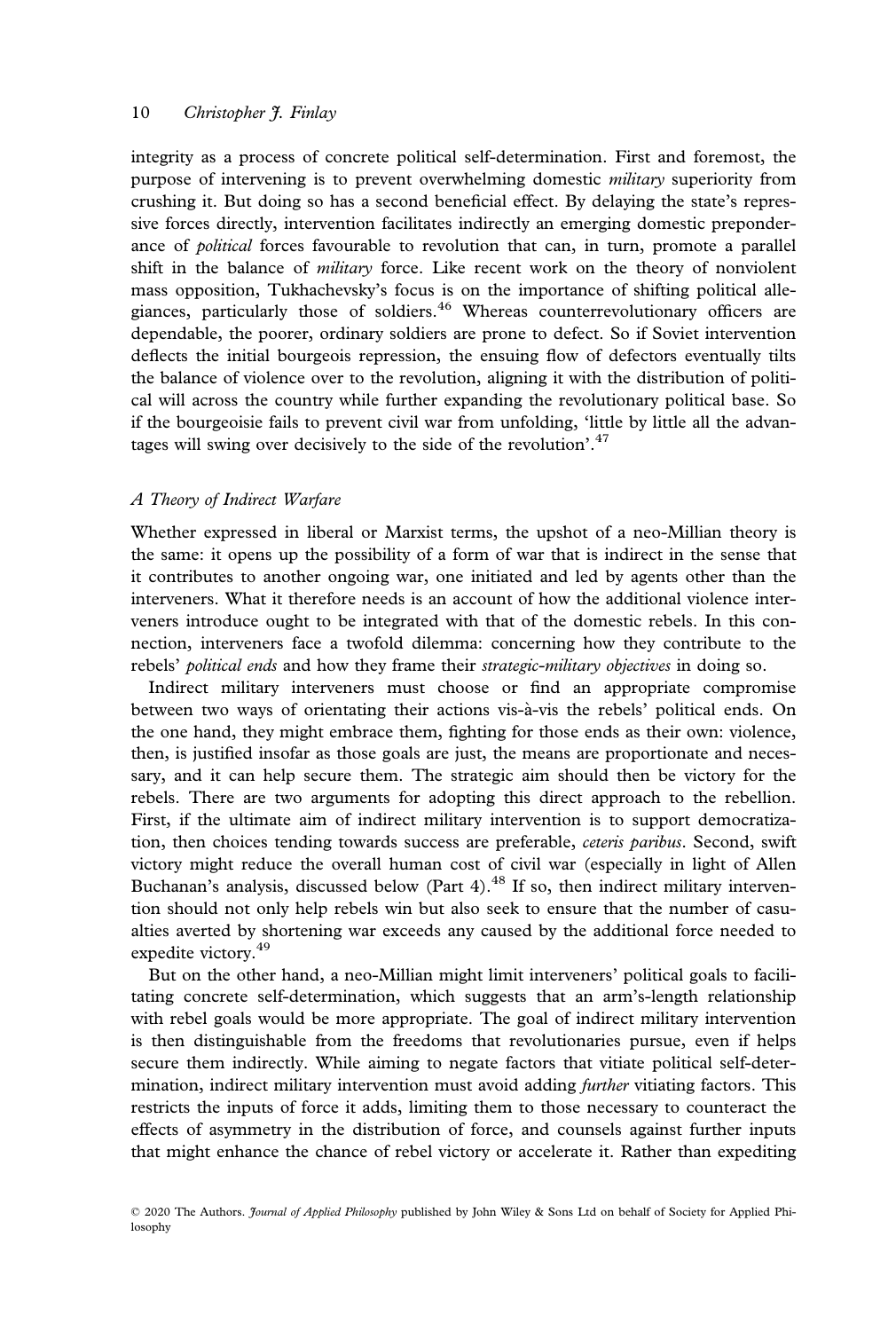rebel victory, indirect military intervention might therefore have to allow the civil war to continue for its full natural – or quasi-natural – duration.

Tukhachevsky's analysis of defection supports the view that expediting victory could have disastrous political implications. Underlying the defections on which he focuses and the changing military balance they cause is a more fundamental shift, leading back towards Mill's concerns. As Gregg argued in his pacifist critique of Leninism, genuine revolutionary change occurs when enemies are persuaded to change perspective and rethink their values. The direct application of violence is likely to have limited value in achieving this – coercion typically only creates the appearance of conversion and results in superficial political change.<sup>50</sup> Contemporary analysts of democratic revolution agree that the encouragement of military defections is important to the success of campaigns for change.<sup>51</sup> They also recognize that the attachment of the military to the state and a failure to convert it to democratic values and to civilian control constitute major obstacles to the fulfilment of revolutionary hopes after the overt struggle ends.<sup>52</sup> Military defections contribute a vital part to the sort of moral and political dynamic that Gregg indicates whereby enemy soldiers are converted to revolutionary values.

Prioritizing swift victory at the cost of reducing the number of converts risks jeopardizing political transformations that can contribute to the legitimacy of a postrevolutionary order. Given the terrible destructiveness of civil wars, however, a sensible theory ought to give due attention to all three ends to which intervention might contribute: first, limiting military destruction; second, helping revolutionaries secure their goals; and third, facilitating political transition through Mill's 'school' of struggle (understood, following Tukhachevsky and Gregg, as a process of defection and conversion) by rebalancing domestic military forces. Where these ends conflict, deciding which way to turn demands of interveners a difficult judgement about both military and political matters. The right decision as to which ends to prioritize, resolving the dilemma, is unlikely to be obvious.

#### Dilemmas of Indirect Agency II: Self-determination versus Armed Entelechy

Let 'subject' refer to the political entity directing violence as opposed to the agents of violence whom it directs. The first set of dilemmas concerned the ends and means of legitimate violence; the second concerns its subjects. In cases of humanitarian intervention simpliciter, there is only one subject, the intervener. Likewise, in a purely domestic revolution, those who successfully claim the leadership of rebellion form a subject of legitimate violence. But indirect military intervention envisages two subjects, the intervener and the rebel leadership. And since they are not responding in parallel to the rights claims of the oppressed, we need an account of what their relationship should be.<sup>53</sup> This question poses another dilemma. Insofar as indirect military intervention aims to prevent artificial factors from distorting a natural process of self-determination, its actions should *passively* track rebel needs where doing so is compatible with supporting an appropriate rebalancing of forces. However, it is likely that, in some cases, indirect military interveners will have to make choices between rival rebel leaderships. When they do, interveners play an unavoidably creative role in shaping the political complexion of the rebel side as a whole.

<sup>© 2020</sup> The Authors. Journal of Applied Philosophy published by John Wiley & Sons Ltd on behalf of Society for Applied Philosophy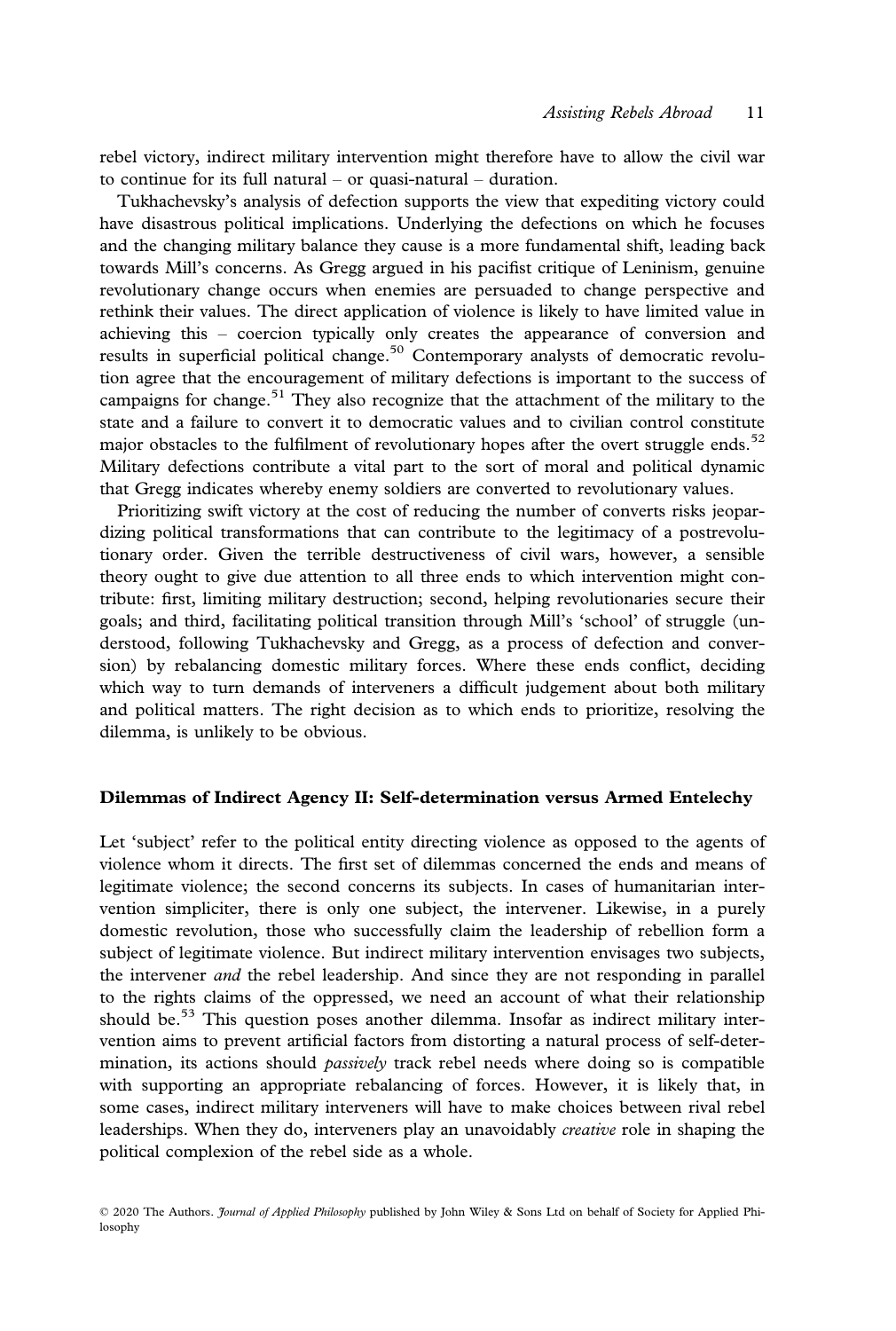### Legitimacy in Rebellion

Let's start with a simpler case: a people fights for liberty without outside assistance but with reasonable hope of success. What requirements must rebel leaders satisfy to claim moral and political legitimacy? The assumption that something corresponding to what the just war tradition calls 'legitimate' or 'right' authority is truly required by the jus ad bellum has been questioned by some recent work, but it also has its defenders.<sup>54</sup> Based on some of these arguments, I shall assume that legitimacy is at least partly scalar and depends on six factors:

- (1) Strategic intelligence: This epistemic requirement refers to the ability to identify military goals suited to achieving the rebellion's political aims and to formulate a credible military strategy for securing them by calculating the effects of alternatives and comparing them.<sup>55</sup>
- (2) Coercive ability / authority to command: Leadership must be able to coordinate enough people reliably enough to execute its strategy. This might ideally be due to people's belief in its competence and good faith. But it might also rely on coercion, especially during the incipient phases of a civil war.<sup>56</sup>
- (3) Moral probity: Relatedly, legitimacy is affected by a commitment (and ability, per [2]) to satisfy the requirements of just conduct in war as far as possible, whether defined directly by the legal jus in bello or in other ways.<sup>57</sup>
- (4) Consent: Legitimacy is strengthened by a willingness of the people on whose behalf it acts to be led by it into and during war. In part, this may be the other side of the same coin as (2) in a subset of the cases where leadership relies on authority rather than mere coercion. It is partly about consenting to being led by this particular subject and partly about consenting to its particular decisions to initiate war and to fight it in a particular way.<sup>58</sup>
- (5) Input legitimacy: Leaders gain legitimacy according to their epistemic capacity to gauge the character and preferences of those it leads. It benefits from knowledge of the degree to which people (and how many people) are willing to risk death, injury, bereavement, and impoverishment for the sake of political goals. This is an important indication of the value that ought to be put on their lives (which, I presume, they may be able to discount) and what value to put on their political aspirations when applying proportionality and necessity standards to different strategies.<sup>59</sup>
- (6) Orientation: The rebel leadership needs to have sincerely embraced the appropriate political objectives and moral ends.

I take it that all of these conditions are directly relevant to the credibility of a rebel group's claim to legitimacy as the leadership of a people in revolt against their government. All indicate qualities that it must have or facets of its relationship to those people that affect its claim to be competent to act in their name and their interests. Where a rebel group satisfied all of these conditions, it would have the strongest possible claim to recognition as legitimate leadership. But each may be satisfied partially rather than wholly. Establishing a minimum threshold of legitimacy above which an agent can claim the right to use force on behalf of others is, of course, a vexed question, but this is more than I require for present purposes.<sup>60</sup> Suffice to say that any faults under any of the six headings will weaken a group's claim, a fact likely to be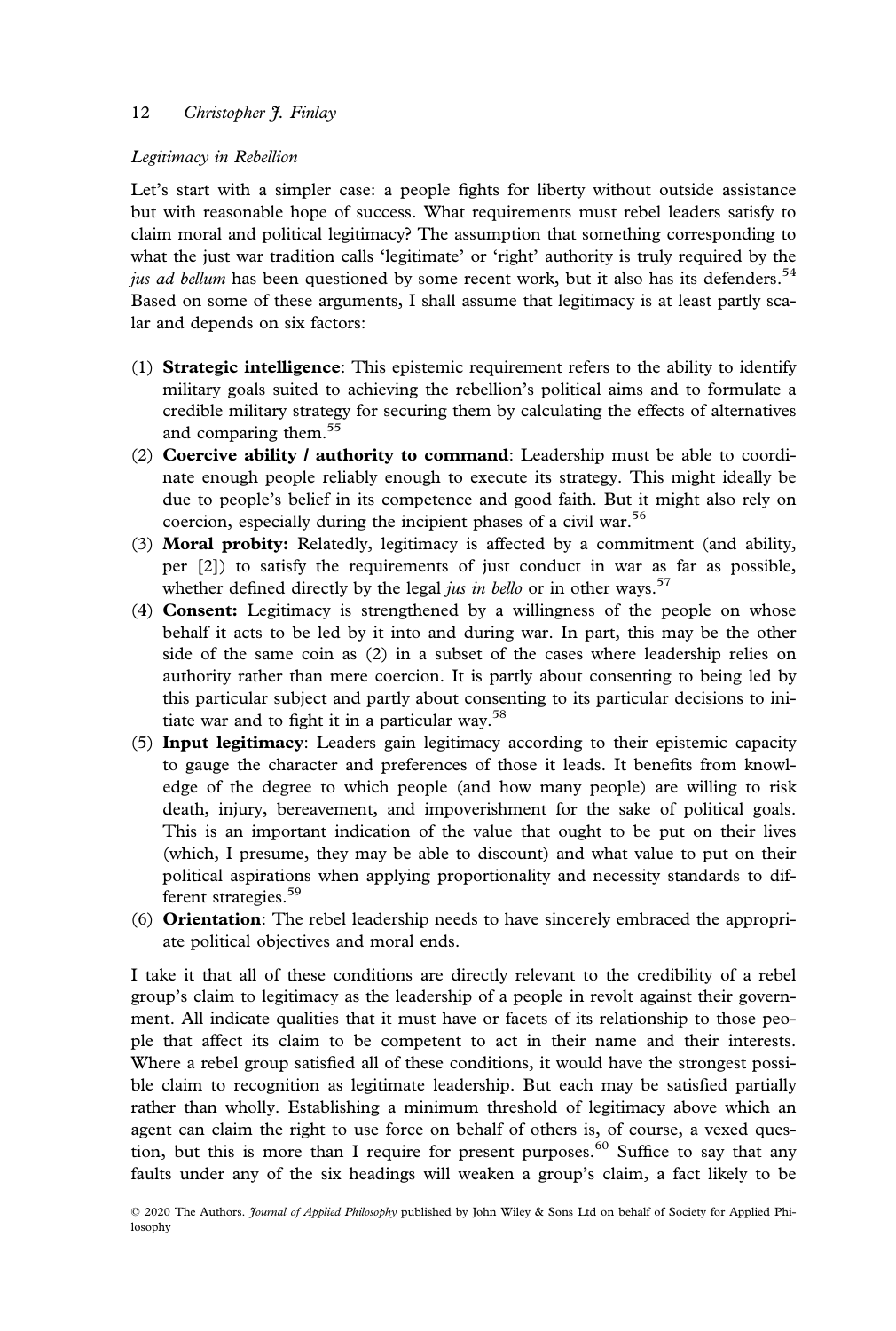particularly important where there are competing claims for legitimate authority between rival groups of leaders.

If these are plausible criteria for cases where there is not (yet) a case for indirect military intervention, then it points towards two types of scenario in which intervention might begin to appear necessary. In the best case, rebel leaders satisfy these criteria well enough to claim a high degree of legitimacy but lack something else. In the more difficult case, leaders fail to satisfy these criteria more comprehensively.

#### Learning from al Qaeda

So, what does this suggest about the relationship between the interveners and rebels? Where rebel leaders enjoy a high degree of legitimacy, then interveners should work through their leadership. The reasons for connecting with the rebel leadership in the first case are twofold. First, if leaders satisfy conditions (4) to (6) in particular, then both the leadership and the people it represents have an autonomy-based moral claim to political recognition. Second, the rebel leadership is itself a central part of the political objective of an indirect military intervention. If an intervener fails to establish a suitable relationship with a legitimate, competent, domestic subject, then its actions will constitute a simple reform intervention with all the problems that come with that. $61$ 

To illustrate, imagine two states fighting a defensive war against a third. Whether they maintain an effective alliance may affect their ability to win and satisfy proportionality and necessity. But if they do so without an alliance, then their relationship doesn't matter: victory is still victory. Not so with indirect military intervention: if you don't have an appropriate domestic partner among the rebels, and if your strategy for intervention doesn't take its development into account, then this vitiates the outcomes even if you win the war.<sup>62</sup> This is because the aims of indirect intervention are of a specific political kind: to secure democracy, it is necessary to help establish institutions, the people needed to operate them, and an appropriate political relationship between those people and the wider population. Indirect interveners must therefore try to bring about a constellation of forces through which the violence they introduce can help create and give shape to political institutions. Without an appropriate relationship with the right rebel leaders, indirect military intervention is therefore unlikely to succeed. By contrast, the two states fighting an aggressor succeed when they put a barrier between political institutions, which already exist and which they wish to preserve, and the effects of violence.

The lines of argument considered so far indicate that indirect interveners ought to adopt a more or less passive attitude, politically, towards the rebel leaderships. If political initiative, as Mill argues, should be entirely endogenous, then external assistance should track domestic initiatives. Interveners might conceivably provide leadership in purely military, strategic matters, but, as far as unfolding political balances are concerned, the rebel leaders lead, the indirect military intervener follows. This does not, however, exhaust the problem. Other factors point in the opposite direction.

In the 'best case', there already exists a domestically legitimate leadership for interveners to engage with. But this doesn't always occur. Allen Buchanan identifies two common problems. First, revolutions frequently exhibit multiple, rival leaderships. Each might satisfy some criteria to some degree, but not all. Second is when the

<sup>© 2020</sup> The Authors. Journal of Applied Philosophy published by John Wiley & Sons Ltd on behalf of Society for Applied Philosophy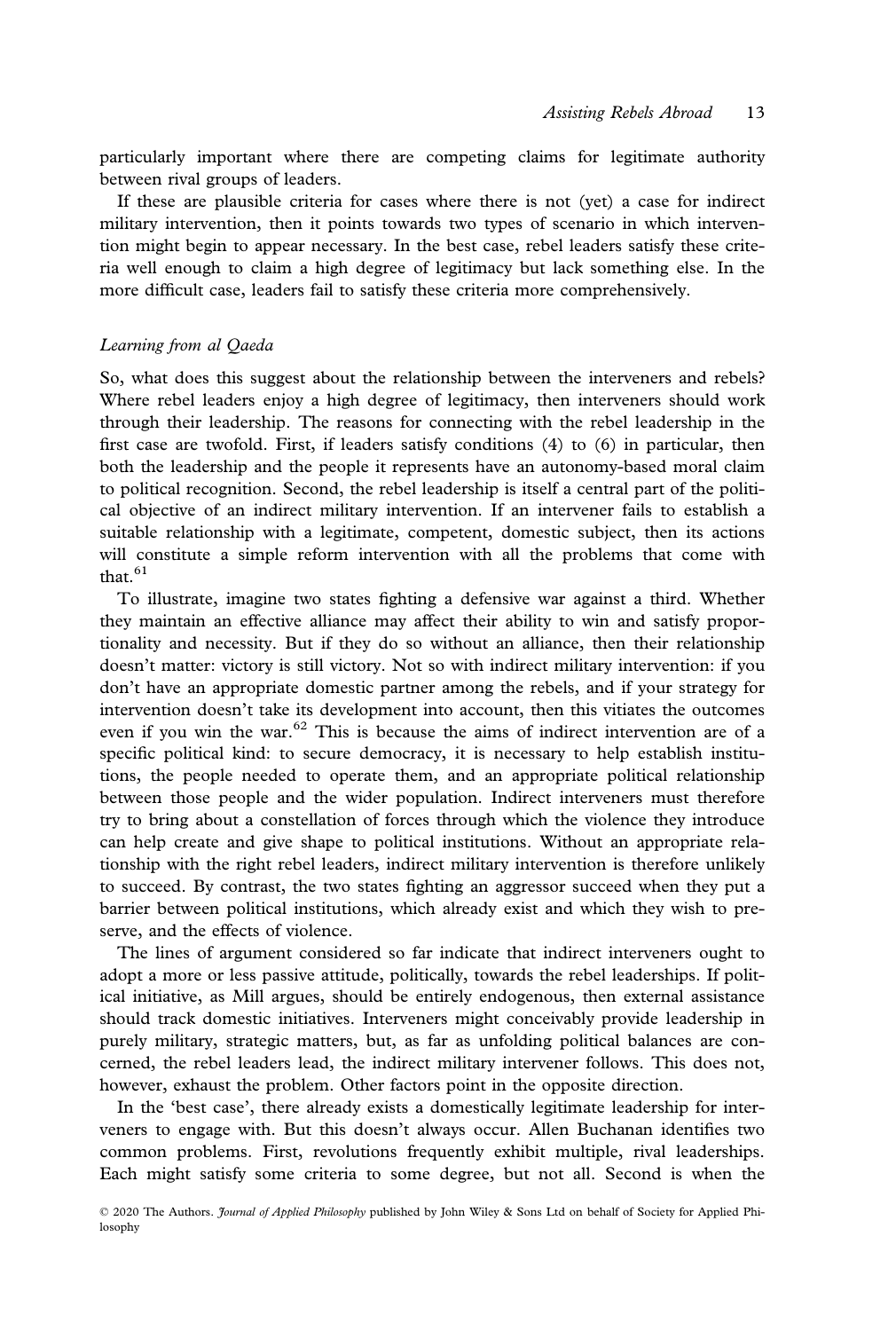challenges facing incipient revolt compel leaders to violate individual rights and the principles of jus in bello. For instance, leaders needing to build support for rebellion against a regime that puts a high price on disobedience may feel compelled to terrorize their own people more than the enemy does. And the need to establish unified leadership might also motivate violence between rival groups. Both problems lead Buchanan to recommend earlier interventions, all else being equal, lending further weight to the reasoning for aiming at swift victory discussed in Part 3. They also support leniency in applying criterion (3) when evaluating the eligibility of rebel leaders for external support.<sup>63</sup>

But the second problem Buchanan highlights adds a further complication: how to decide between rival rebel leaderships. This problem arose in Syria when the Free Syrian Army fought alongside a swathe of factions, larger and smaller. One response might be to let the rebels fight amongst themselves and to back the horse that proves itself by winning. But doing so faces a similar objection to nonintervention. The fastest horse might be the best funded and armed, not the most morally promising. Allowing internecine fighting to run its course permits artificial factors to influence outcomes. And the most successful groups might not be the most legitimate or those most likely to pursue democracy and human rights: a group that satisfied conditions (1) and (2) but not  $(3)$ ,  $(4)$ ,  $(5)$ , or  $(6)$  might attract more recruits in a desperate struggle than groups with the opposite bundle. Over the course of the Syrian conflict, for instance, more secular, nationalist rebels found themselves outgunned by the regime. By contrast, al Qaeda's soldiers – many with long experience of insurgency elsewhere – had greater funds and better weapons. By forging an umbrella movement like the Jabhat al-Nusra Front, al Qaeda was able to use military proficiency to encourage large numbers to compromise on ideology and defect from less radical groups.<sup>64</sup>

Al Qaeda's strategy capitalized on a phenomenon identified by the comparative sociology of civil war. As Kalyvas writes, 'military resources generally trump the population's prewar political and social preferences in spawning control. In turn, control has a decisive impact on the population's collaboration with a political actor'.<sup>65</sup> Al Qaeda wasn't representative of wider Syrian opinion at first but leveraged its fighting capacity to increase the proportion of people willing to espouse its goals. This is a form of leadership that looks beyond the passivity of tracking de facto public opinion, instead seeking to reshape it through conversion – in this regard, it recalls Tukhachevsky. Highlighting the dangers of a wait-and-see approach, it suggests that, rather than waiting for the race to finish, indirect interveners ought to cultivate militarily the morally most promising rebels, judged according to the degree to which they satisfy the six criteria of internal legitimacy and especially  $(3)$ – $(6)$ . This way, conversions might be made to flow back from groups like al Qaeda and towards more benign elements.

Deliberately cultivating internal political possibilities creates a tension between this method of intervention and Millian principles. Like Leninism, it recognizes the duty of revolutionary leadership – both domestic and foreign – 'to be that of guiding and developing popular consciousness, not passively reflecting it'.<sup>66</sup> But it is also driven by a neo-Millian ambition to counterbalance the artificial effects of military capacities while ensuring that leaders endogenous to the state are wedded to external normative standards of democracy. If indirect military intervention is likely to have to give a steer to political change in this way, this further complicates how much force indirect military intervention should contribute: in addition to that required by balancing conflict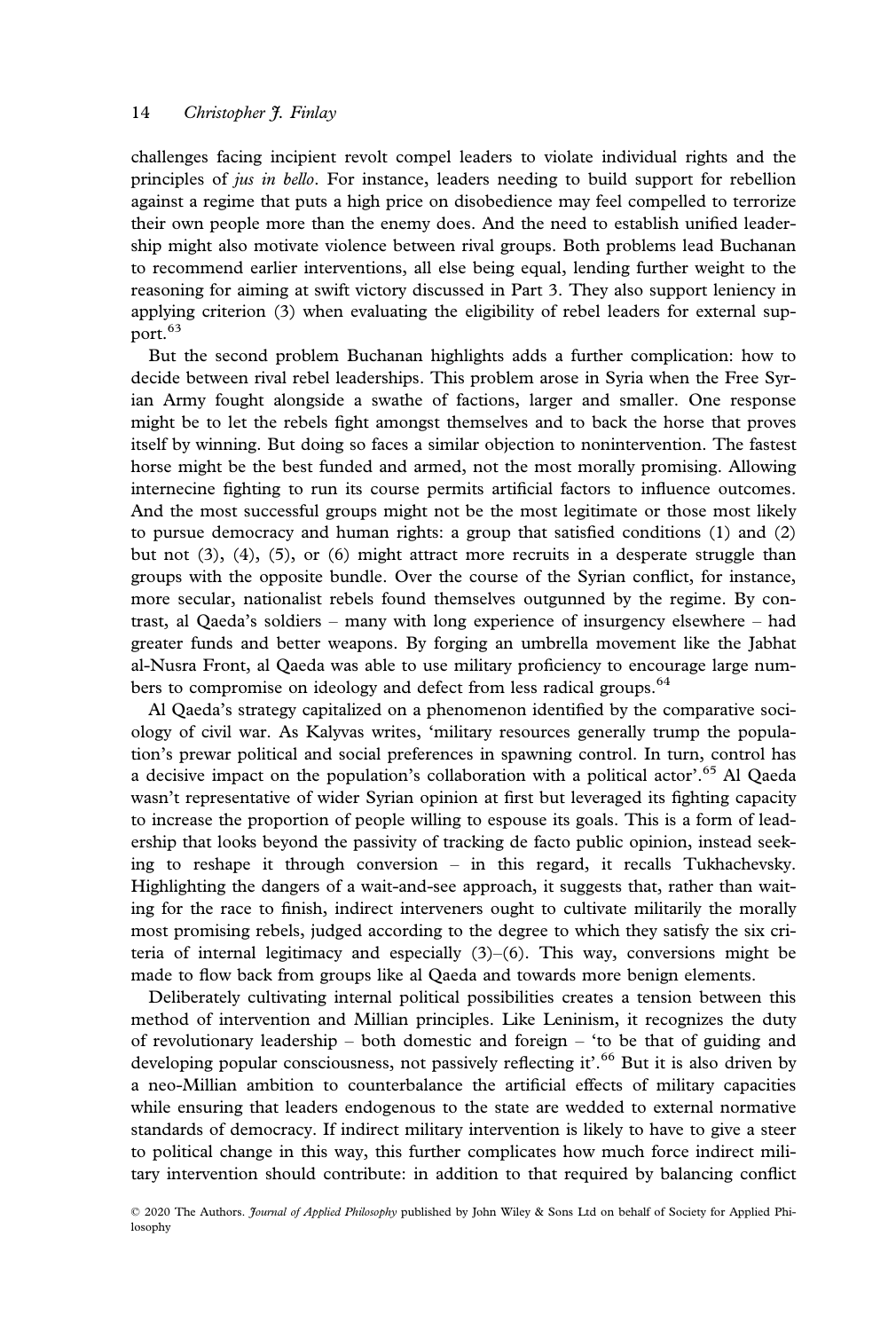between opponents, it is also necessary to correct the balance within the rebel side. And trying to attract and convert rebels on the ground will tend towards increasing the armed contributions beyond that required by the first balance.

#### Conclusions: Calculating Proportionate Costs

With its demand for careful attention to the landscape of political allegiances and 'existing social forces,' as Yves Winter puts it, indirect military intervention takes us into Machiavellian theoretical territory.<sup>67</sup> It doesn't act purely on abstract humanitarian ideals, opposing force with force in order to preserve existing lives, but it rather seeks concrete political possibilities to cultivate, promoting the most promising at the expense of the others. Through this sort of armed entelechy, political relationships between interveners and rebels become central and essential parts of normative analysis, not contingent, peripheral issues.

I conclude with a third issue, one distancing indirect military intervention from humanitarian intervention understood as a purely defensive measure. Parts 3 and 4 identified a series of difficulties determining how much force indirect military intervention should introduce. The third part identified a difficult choice between victory-directed violence and balance-directed engineering. The fourth part showed how the need to bolster one group at the expense of rivals might complicate matters further. But the problem is even more intractable. This is because of the diverse functions that violence performs on the neo-Millian account: insofar as the aim is re-engineering an inauspicious military imbalance, it doesn't only preserve lives from violence but also protects the integrity of a political balance from distortion. If it also contributes to armed entelechy, then violence isn't narrowly defensive (orientated towards preserving things that exist) but creative of new possibilities (by growing them from indigenous seeds). The institutions that this contributes to might, in due course, defend people from threats – violence introduced now could therefore be interpreted as indirectly defensive of people in the future. But its function is not literally and directly defensive: it aims at a future in which something valuable exists where nothing as valuable existed before.<sup>68</sup> And the value of the new entity is much less determinate than that of the lives of a finite number of existing people.

Insofar as a democratic government created with help from indirect military intervention offers ongoing protections and opportunities to future generations, its value is of indefinite extent. It is therefore less clear how we should calibrate judgements about the proportionality of actions that will collaterally harm innocent people. If you are defending a finite number of existing (innocent) people from imminent harms, as you might be in a direct, humanitarian intervention, then it is excessive to cause similar harms to a greater number of innocent people. But it is less clear how to specify that point beyond which harms to the innocent cease to be the lesser evil when they are the by-product of violence aimed at creating things whose value is not directly commensurable with innocent lives. In place of, in principle, the quite determinate applicability of proportionality to humanitarian intervention, therefore, indirect military intervention seems to demand practical moral and political judgements without the bannisters of determinate numerical figures.

<sup>© 2020</sup> The Authors. Journal of Applied Philosophy published by John Wiley & Sons Ltd on behalf of Society for Applied Philosophy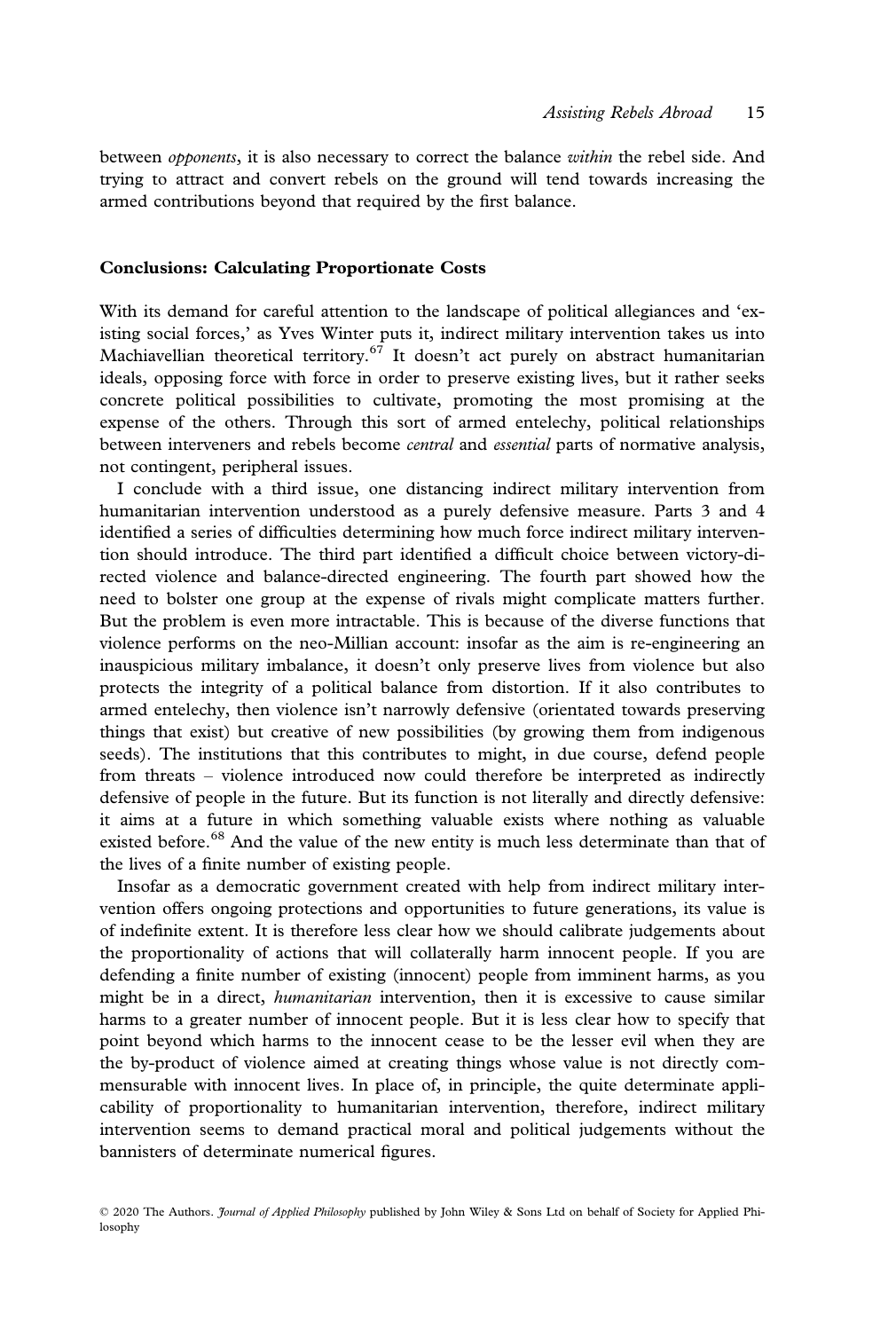Christopher J. Finlay, Durham University, Al Qasimi Building, Elvet Hill Road, Durham, Durham, DH1 3TU, UK. Christopher.j.finlay@durham.ac.uk

#### Acknowledgements

I am very grateful to the Leverhulme Trust for the award of a Major Research Fellowship (MRF-2016-051) which supported the work for this article. Thanks to Helen Frowe and Ben Matheson and the Stockholm Centre for the Ethics of War and Peace for hosting the workshop on The Ethics of Indirect Foreign Intervention in May 2019 at which I first presented it and to the workshop participants for their engagement with the piece. I'd like in particular to thank Joe Chapa for an excellent critical response at the event and to Helen Frowe, Ben Matheson, and two anonymous referees for the journal for detailed comments on later drafts.

#### NOTES

- 1 Reprinted in Michael W Doyle, The Question of Intervention: John Stuart Mill and the Responsibility to Protect (New Haven CT: Yale University Press, 2015), pp. 225–6.
- 2 Emer de Vattel, The Law of Nations, ed. Béla Kaposy and Richard Whatmore (Indianapolis: Liberty Fund, 2008), pp. 290–91.
- 3 George Lawson, Anatomies of Revolution (Cambridge: Cambridge University Press, 2019), p. 28.
- 4 Mikhail Tukhachevsky, 'Revolution from without,' tr. Lynette Gill, New Left Review, 55 (May/June 1969): 91–97; Tariq Ali, The Dilemmas of Lenin: Terrorism, War, Empire, Love, Revolution (London: Verso, 2017), pp. 224–32.
- 5 Michael Walzer, Just and Unjust Wars: a Moral Argument with Historical Illustrations, fifth ed. (New York: Basic Books, 2015), ch. 6, and 'The moral standing of states: A response to four critics', Philosophy and Public Affairs, 9, 3 (1980): 209–229.
- 6 Allen Buchanan, 'The ethics of revolution and their implications for the ethics of intervention', Philosophy and Public Affairs, 41, 4 (2013): 291–323; James Pattison, 'The ethics of arming rebels', Ethics and International Affairs, 29, 4 (2015): 455-71; Massimo Renzo, 'Helping the rebels', Journal of Ethics and Social Philosophy, 13, 3 (2018): 222–39 and 'Revolution and intervention', Nous, 54, 1 (2020): 233–53; Christopher J Finlay, 'The perspective of the rebel: A gap in the global normative architecture', Ethics and International Affairs, 31, 2 (2017): 213–34.
- 7 See Christopher J Finlay, Terrorism and the Right to Resist: A Theory of Just Revolutionary War (Cambridge: Cambridge University Press 2015).
- 8 I won't discuss fomenting revolution in a state not already engaged in open conflict.
- 9 Ned Dobos, Insurrection and Intervention: the Two Faces of Sovereignty (Cambridge: Cambridge University Press, 2012), p. 1; Walzer, 'Moral Standing', p. 215; Mattias Iser, 'Beyond the paradigm of self-defense', in Saba Bazargan-Forward and Samuel Rickless (ed.) The Ethics of War: Essays (New York: Oxford University Press, 2017), 207–226, at pp. 218–19.
- 10 For recent defence of symmetry, see Renzo, 'Revolution and Intervention.'
- 11 Ned Dobos, 'Rebellion, humanitarian intervention, and the humanitarian constraints on war', Journal of Military Ethics, 7,2 (2008): 102–115, at p. 102.
- 12 For fuller discussion, see Finlay, Terrorism and the Right to Resist, chapter 2.
- 13 On the range of cases within which rebels might require assistance, see Finlay, 'Perspective of the Rebel.'
- 14 Walzer, *JUW*, chapter 6, and 'Moral Standing.'
- 15 Renzo, 'Revolution and Intervention,' takes Walzer's emphasis on self-determination to have been rejected quite widely (p. 234) but seeks to redeem an alternative account of its significance.
- 16 Mill, 'Non-Intervention', p. 221.
- 17 Walzer,  $JUW$ , p. 88.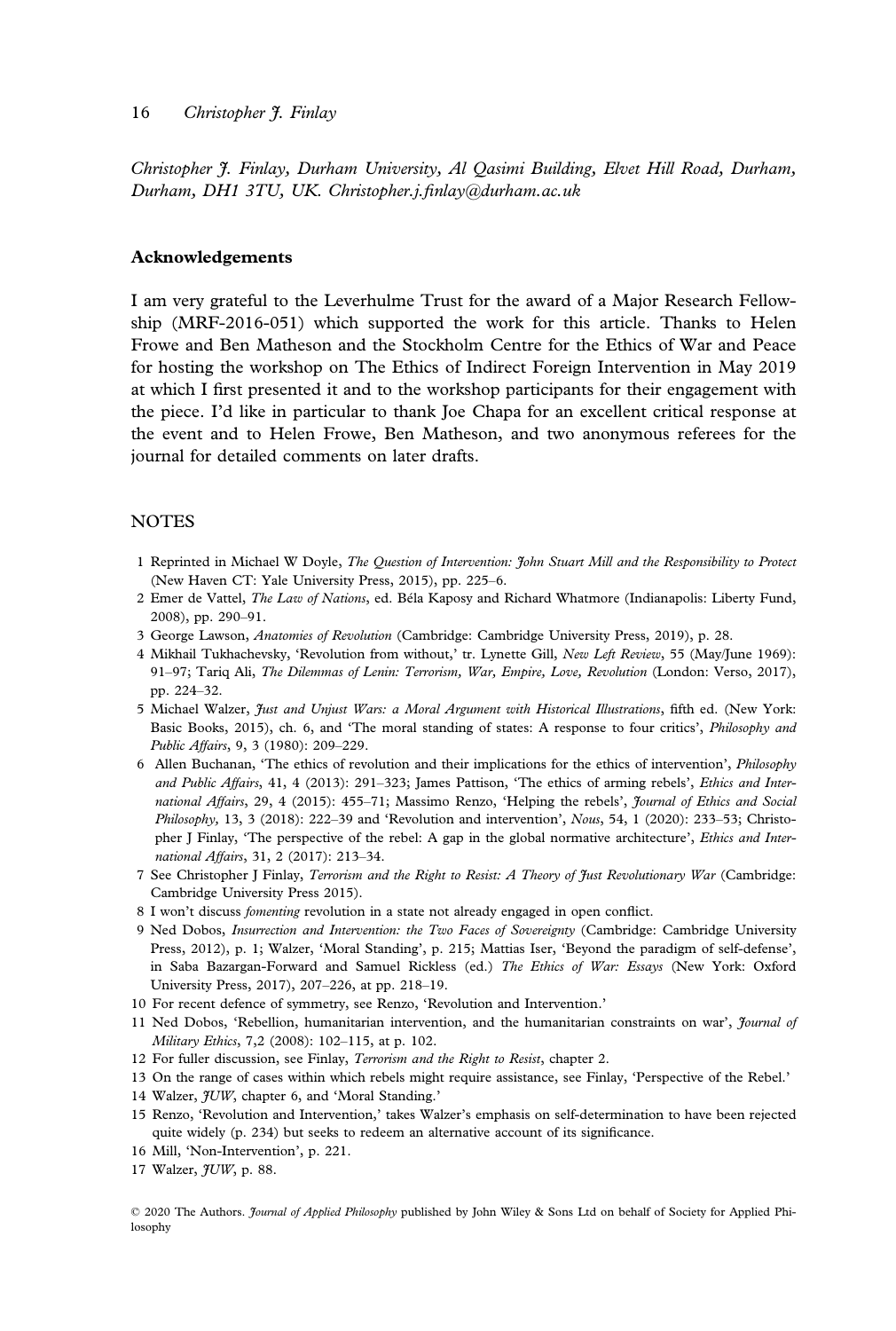- 18 Ibid., p. 86.
- 19 Walzer, 'Moral Standing', pp. 215–16.
- 20 Ibid., p. 211.
- 21 Allen Buchanan, 'Self-determination, revolution, and intervention', Ethics, 126 (2016): 447–73, p. 451.
- 22 Walzer, 'Moral Standing', p. 232; Renzo, 'Helping the Rebels', p. 225.
- 23 Mill, 'Non-Intervention', p. 224.
- 24 Ibid., p. 225.
- 25 Ibid.
- 26 Erica Chenoweth and Maria Stephan, Why Civil Resistance Works: The Strategic Logic of Nonviolent Conflict (New York: Columbia University Press, 2011), pp. 10 & 27.
- 27 Kadivar, 'Mass mobilization and the durability of new democracies', American Sociological Review, 83,2 (2018): 390–417, p. 410.
- 28 Wood, Forging Democracy from Below: Insurgent Transitions in South Africa and El Salvador (Cambridge: Cambridge University Press, 2000).
- 29 Wood, 'Social mobilization and violence in civil war and their social legacies', in Donatella Della Porta and Mario Diani (ed.) The Oxford Handbook of Social Movements (Oxford: Oxford University Press, 2015), 460–61.
- 30 Chenoweth and Stephan, op. cit.
- 31 Ibid., p. 26 & 59–60. For a more optimistic view on armed insurgency, see J Lyall and I Wilson, 'Rage against the machines: explaining outcomes in counterinsurgency wars', International Organization, 63,1 (2009): 67–106.
- 32 Chenoweth and Stephan, op. cit., p. 51.
- 33 Ibid., p. 59.
- 34 Allen Buchanan and Robert O. Keohane, 'The legitimacy of global justice institutions', Ethics and International Affairs, 20,4 (2006): 405–37, p. 405.
- 35 See Frantz Fanon, The Wretched of the Earth, tr. Constance Farrington (London: Penguin, 1967).
- 36 Hannah Arendt, On Revolution (London: Penguin, 2006 [1965]); On Violence, in Arendt, Crises of the Republic (New York: Harcourt Brace, 1972 [1969]).
- 37 Cf. Chenoweth and Stephan, op. cit., p. 30 and 43–4.
- 38 Richard Bartlett Gregg, The Power of Nonviolence, ed. James Tully (Cambridge: Cambridge University Press, 2018); Arendt, On Violence, p. 152; Buchanan, 'Ethics of Revolution', p. 316.
- 39 Contemporary empirical work tends to agree, e.g. Adam Lockyer, 'The dynamics of warfare in civil war', Civil Wars, 12,1–2 (2010): 91–116, pp. 96–7: 'the "natural state" of the distribution of military capabilities will be in the incumbent's favour;' Lawson, Anatomies, p. 34.
- 40 Chenoweth and Stephan, op. cit.
- 41 Kalyvas, The Logic of Violence in Civil War (Cambridge University Press, 2006), p. 112.
- 42 Buchanan, 'Ethics of Revolution', pp. 319–21, considers measures 'to reduce the regime's threat advantage' to be justifiable in revolutions that are themselves 'strongly justified', where doing so reduces the impetus towards escalating violence by rebel leaders trying to deter nonparticipation in revolt and by a regime trying to discourage participation. Importantly, moreover, this might help avoid the 'corruption' of revolution through habituation to internal violence. This rationale would, I think, further reinforce the transformative, political rationale I offer for internal counterintervention here.
- 43 Tukhachevsky, op. cit., 97. For Tukhachevsky, outbreak of armed revolution might not have occurred, but there must be clear evidence of maturity.
- 44 V I Lenin, The State and Revolution, tr. Robert Service (London: Penguin, 1992), pp. 10–11.
- 45 Tukhachevsky, op. cit., p. 94.
- 46 Chenoweth and Stephan, op. cit., pp. 11 & 46–50.
- 47 Tukhachevsky, op. cit.
- 48 See Buchanan, 'Ethics of Revolution', pp. 318–22, for reasons (which might not always be decisive) militating in favour of early intervention. Buchanan envisages early interventions that might or might not support the revolutionaries. Some might occur in order to ascertain afterwards whether the revolution ought to be supported or not.
- 49 On the complexities surrounding the theme of victory in the history of just war theory, see Cian O'Driscoll, Victory: the Triumph and Tragedy of Just War (Oxford: Oxford University Press, 2019).
- 50 Gregg, op. cit., p. 115. Kalyvas, op. cit., pp. 124–29, highlights how allegiance shifts can be coerced. But, although those allegiances sometimes endure, they typically change polarity as territory changes hands.